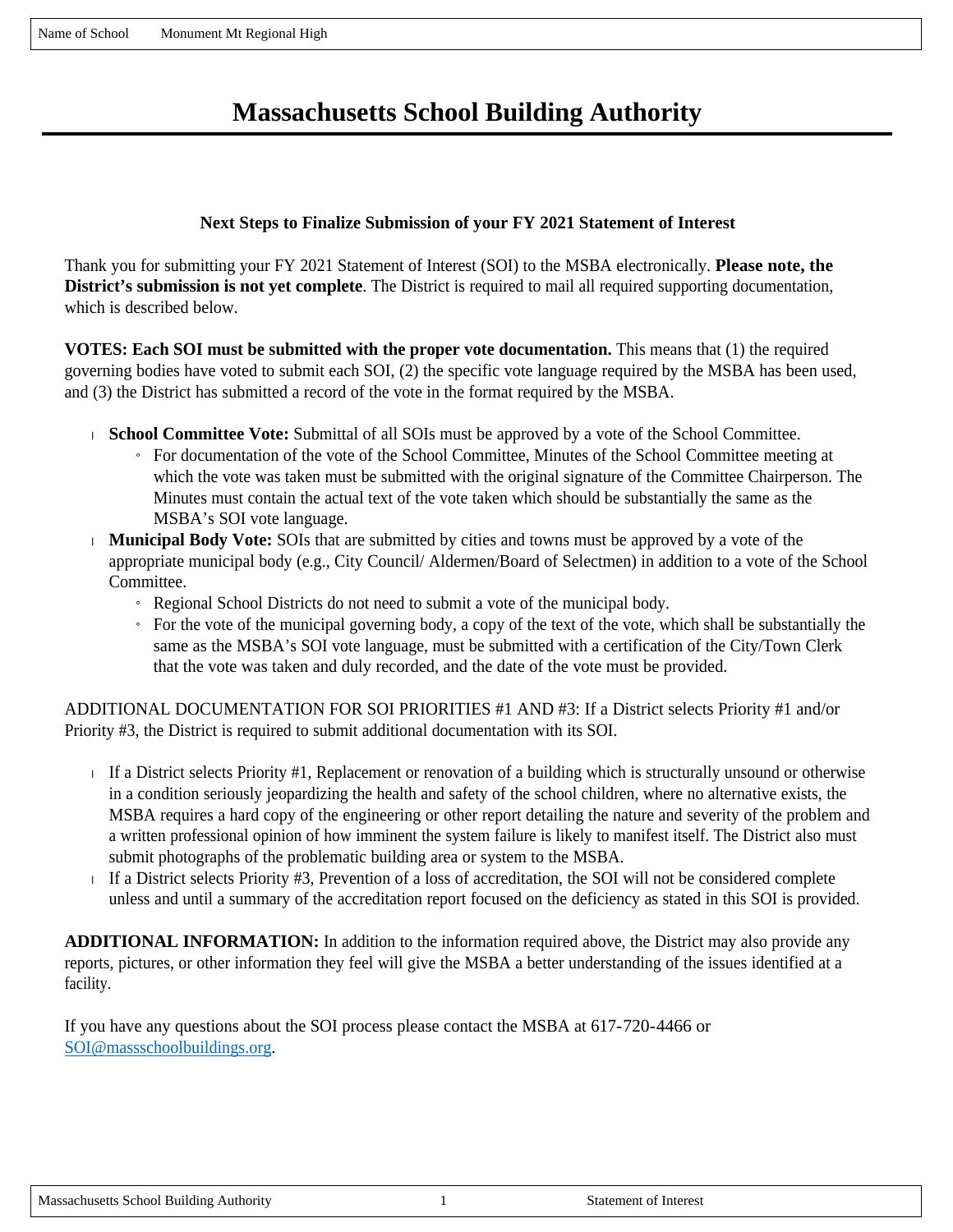Name of School Monument Mt Regional High

# **Massachusetts School Building Authority**

| School District Berkshire Hills                   |                                          |  |
|---------------------------------------------------|------------------------------------------|--|
| District Contact Peter Dillon TEL: (413) 298-4017 |                                          |  |
|                                                   | Name of School Monument Mt Regional High |  |
| Submission Date $6/10/2021$                       |                                          |  |

## **SOI CERTIFICATION**

To be eligible to submit a Statement of Interest (SOI), a district must certify the following:

- $\overline{\Theta}$  The district hereby acknowledges and agrees that this SOI is NOT an application for funding and that submission of this SOI in no way commits the MSBA to accept an application, approve an application, provide a grant or any other type of funding, or places any other obligation on the MSBA.
- $\overline{\Theta}$  The district hereby acknowledges that no district shall have any entitlement to funds from the MSBA, pursuant to M.G.L. c. 70B or the provisions of 963 CMR 2.00.
- $\Theta$  The district hereby acknowledges that the provisions of 963 CMR 2.00 shall apply to the district and all projects for which the district is seeking and/or receiving funds for any portion of a municipally-owned or regionally-owned school facility from the MSBA pursuant to M.G.L. c. 70B.
- $\overline{\Theta}$  The district hereby acknowledges that this SOI is for one existing municipally-owned or regionally-owned public school facility in the district that is currently used or will be used to educate public PreK-12 students and that the facility for which the SOI is being submitted does not serve a solely early childhood or Pre-K student population.
- $\overline{\Theta}$  After the district completes and submits this SOI electronically, the district must mail hard copies of the required documentation described under the "Vote" tab, on or before the deadline.
- $\overline{p}$  The district will schedule and hold a meeting at which the School Committee will vote, using the specific language contained in the "Vote" tab, to authorize the submission of this SOI. This is required for cities, towns, and regional school districts.
- $\beta$  Prior to the submission of the SOI, the district will schedule and hold a meeting at which the City Council/Board of Aldermen or Board of Selectmen/equivalent governing body will vote, using the specific language contained in the "Vote" tab, to authorize the submission of this SOI. This is not required for regional school districts.
- $\overline{\Theta}$  On or before the SOI deadline, the district will submit the minutes of the meeting at which the School Committee votes to authorize the Superintendent to submit this SOI. The District will use the MSBA's vote template and the vote will specifically reference the school and the priorities for which the SOI is being submitted. The minutes will be signed by the School Committee Chair. This is required for cities, towns, and regional school districts.
- $\overline{\Theta}$  The district has arranged with the City/Town Clerk to certify the vote of the City Council/Board of Aldermen or Board of Selectmen/equivalent governing body to authorize the Superintendent to submit this SOI. The district will use the MSBA's vote template and submit the full text of this vote, which will specifically reference the school and the priorities for which the SOI is being submitted, to the MSBA on or before the SOI deadline. This is not required for regional school districts.
- Fig. The district hereby acknowledges that this SOI submission will not be complete until the MSBA has received all of the required vote documentation in a format acceptable to the MSBA. If Priority 1 is selected, your SOI will not be considered complete unless and until you provide the required engineering (or other) report, a professional opinion regarding the problem, and photographs of the problematic area or system. If Priority 3 is selected, your SOI will not be considered complete unless and until you provide a summary of the accreditation report focused on the deficiency as stated in this SOI.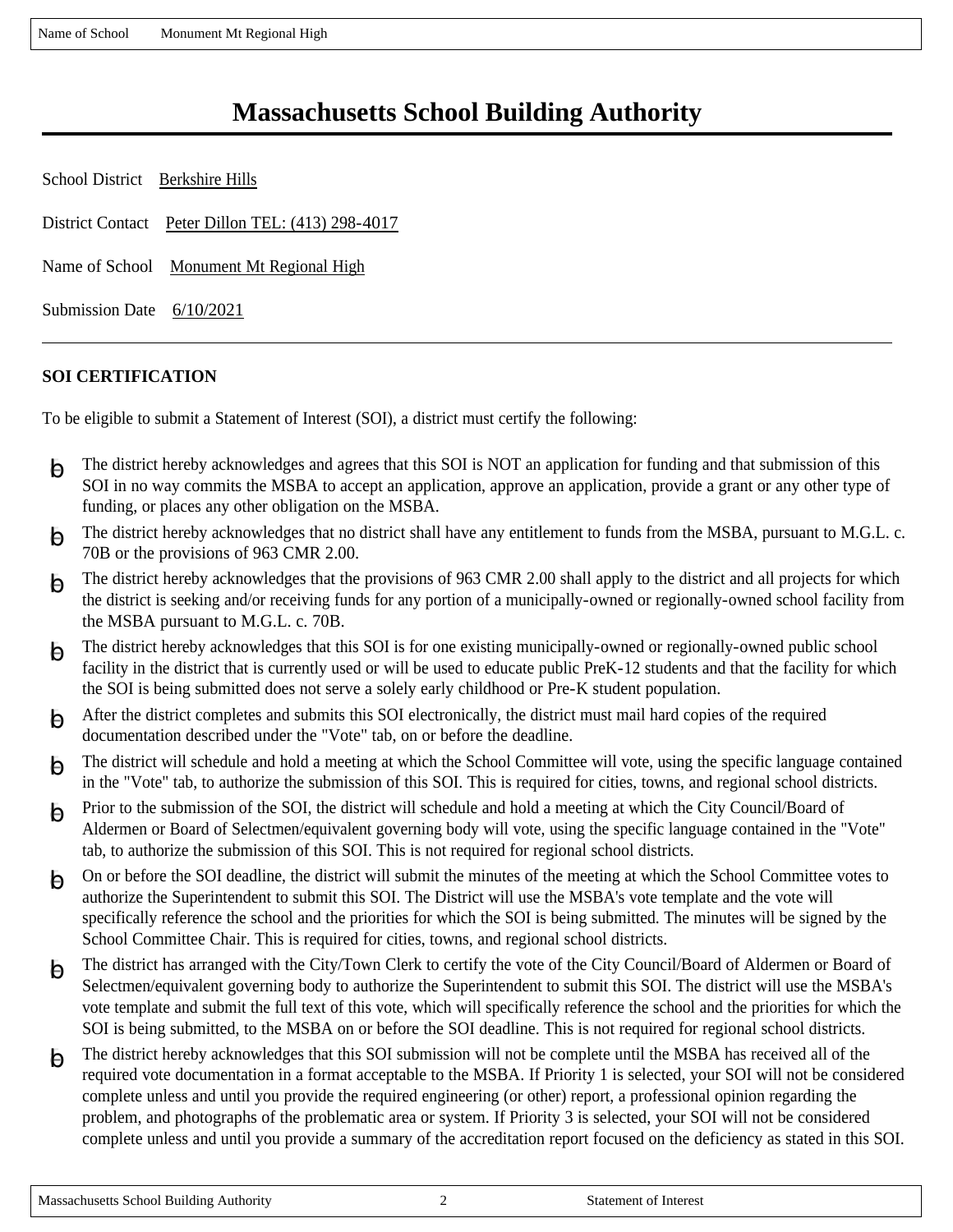## **LOCAL CHIEF EXECUTIVE OFFICER/DISTRICT SUPERINTENDENT/SCHOOL COMMITTEE CHAIR (E.g., Mayor, Town Manager, Board of Selectmen)**



\* Local chief executive officer: In a city or town with a manager form of government, the manager of the municipality; in other cities, the mayor; and in other towns, the board of selectmen unless, in a city or town, some other municipal office is designated to the chief executive office under the provisions of a local charter. Please note, in districts where the Superintendent is also the Local Chief Executive Officer, it is required for the same person to sign the Statement of Interest Certifications twice.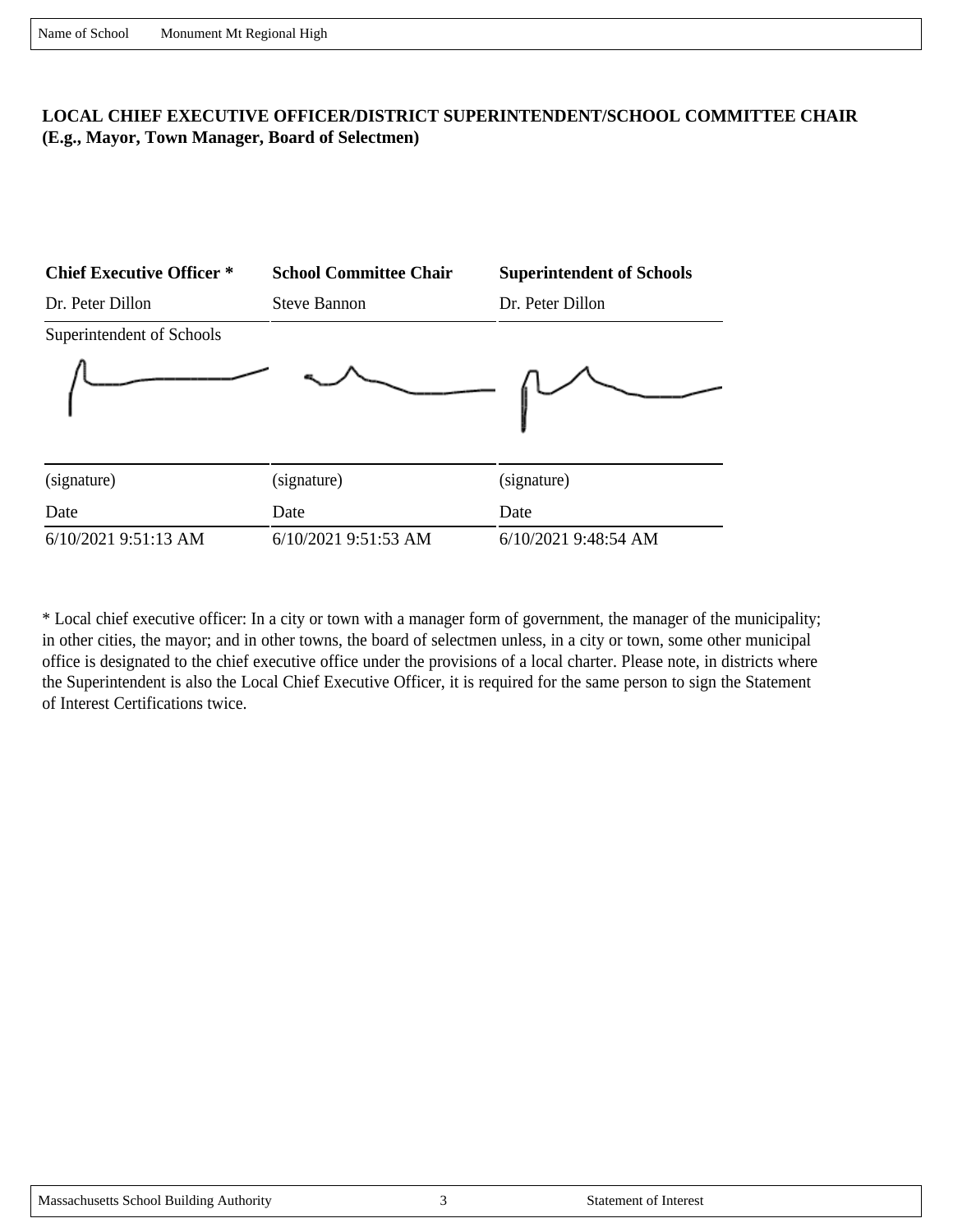Name of School Monument Mt Regional High

# **Massachusetts School Building Authority**

| School District Berkshire Hills |                                                   |
|---------------------------------|---------------------------------------------------|
|                                 | District Contact Peter Dillon TEL: (413) 298-4017 |
|                                 | Name of School Monument Mt Regional High          |
| Submission Date 6/10/2021       |                                                   |

### **Note**

Thank you for your consideration and support of Monument Mountain Regional High School. We are eager to hear your response and hopefully move forward. We will be submitting a formal cover letter, minutes, the vote, and a supplemental video all by mail.

Again, we much appreciate your support.

Dr. Peter Dillon, Superintendent

### **The following Priorities have been included in the Statement of Interest:**

- 1.  $\epsilon$  Replacement or renovation of a building which is structurally unsound or otherwise in a condition seriously jeopardizing the health and safety of school children, where no alternative exists.
- 2.  $\epsilon$  Elimination of existing severe overcrowding.
- 3.  $\epsilon$  Prevention of the loss of accreditation.
- 4.  $\epsilon$  Prevention of severe overcrowding expected to result from increased enrollments.
- 5.  $\bigcap$  Replacement, renovation or modernization of school facility systems, such as roofs, windows, boilers, heating and ventilation systems, to increase energy conservation and decrease energy related costs in a school facility.
- 6.  $\epsilon$  Short term enrollment growth.
- 7.  $\Box$  Replacement of or addition to obsolete buildings in order to provide for a full range of programs consistent with state and approved local requirements.
- 8. Fransition from court-ordered and approved racial balance school districts to walk-to, so-called, or other school districts.

#### **SOI Vote Requirement**

 I acknowledge that I have reviewed the MSBA's vote requirements for submitting an SOI which are set forth in the Vote gfedcb Tab of this SOI. I understand that the MSBA requires votes from specific parties/governing bodies, in a specific format using the language provided by the MSBA. Further, I understand that the MSBA requires certified and signed vote documentation to be submitted with the SOI. I acknowledge that my SOI will not be considered complete and, therefore, will not be reviewed by the MSBA unless the required accompanying vote documentation is submitted to the satisfaction of the MSBA.

**SOI Program:** Core**Potential Project Scope:** Potential New School **Is this a Potential Consolidation?** YES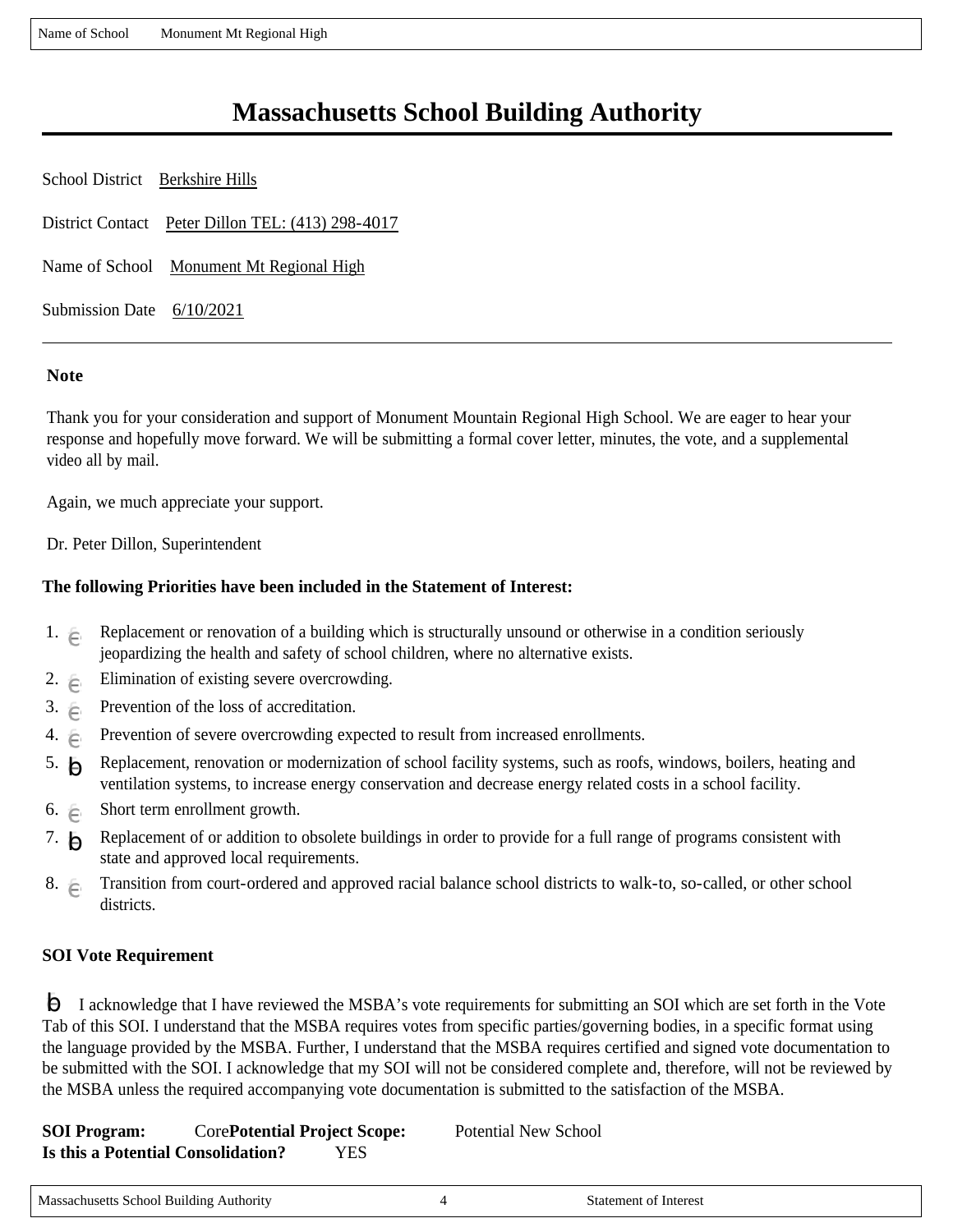Massachusetts School Building Authority 5 5 Statement of Interest

Name of School Monument Mt Regional High

## **If 'YES', Please describe Potential Consolidation that is anticipated at the school.**

A regional school district planning board has been formed by the 8 towns making up the Berkshire Hills and Southern Berkshire Regional School Districts. That 24 member committee and its 5 sub-committees have been meeting weekly for more than a year having received State funds twice (\$50,000 and \$125,000) and local funds from towns and philanthropies (in excess of \$100,000). The group has hired consultants and commissioned studies. While the final path remains to be determined, this is the mos

**Is this SOI the District Priority SOI?** YES **School name of the District Priority SOI:** 2021 Monument Mt Regional High

**Is this part of a larger facilities plan?** YES

**If "YES", please provide the following:**

**Facilities Plan Date:** 8/29/2009

**Planning Firm:** Roy S. Brown Architects

## **Please provide a brief summary of the plan including its goals and how the school facility that is the subject of this SOI fits into that plan:**

In the spring of 2007, Roy S. Brown Architects prepared a feasibility study for the high school building. This study included an evaluation of the building, architecturally and structurally, as well as an evaluation of the HVAC, plumbing and electrical systems. A Massachusetts state building code compliance analysis was requested as well as a list of prioritized recommendations in all of the above areas with corresponding budget estimates for corrections and renovations. In addition, there was a Facilities Improvement Plan for: the greenhouse; auto shop: telephone system; fire alarm system; science labs; and, library. The final component was to create an energy audit for the building and for an opinion regarding the process to follow for installing a sprinkler system. The entire study will be mailed for your reference. In the fall of 2005, construction of the district's new elementary and middle schools located on the same campus as the high school was completed. Having all district schools on the same campus has allowed for more integrated collaboration. As these buildings have aged sixteen years and the high school has surpassed fifty years, our maintenance plans for the district have become more comprehensive to meet needs.

## **Please provide the current student to teacher ratios at the school facility that is the subject of this SOI: 20 students per teacher**

**Please provide the originally planned student to teacher ratios at the school facility that is the subject of this SOI: 20 students per teacher**

## **Does the District have a Master Educational Plan that includes facility goals for this building and all school buildings in District?** YES

## **If "YES", please provide the author and date of the District's Master Educational Plan.**

BHRSD has district improvement and school improvement plans, as well as a capital asset plan. Integral to all of these plans are an articulated vision for education. We are working closely with MassIdeas, the Kaleidoscope Project, and the Barr Foundation to rethink our educational approaches and better align our educational needs with our resources and our facilities. We recently moved to de-level 9th grade classes with a unanimous school committee vote. Our work is increasingly more aligned.

## **Is there overcrowding at the school facility?** YES

## **If "YES", please describe in detail, including specific examples of the overcrowding.**

While the building is not over-capacity, in the the context of Covid-19 and social distancing, the high school was not large enough to host all our students at the 6' distance guidelines forcing us to use a hybrid model. This was compounded by our inadequate HVAC system. The social distancing requirement along with the requisite air exchanges per hour made scheduling extremely difficult and forced the District into investing tens of thousands of dollars into the HVAC system along with stand alone air purifiers to achieve the minimum COVID-19 healthy standards.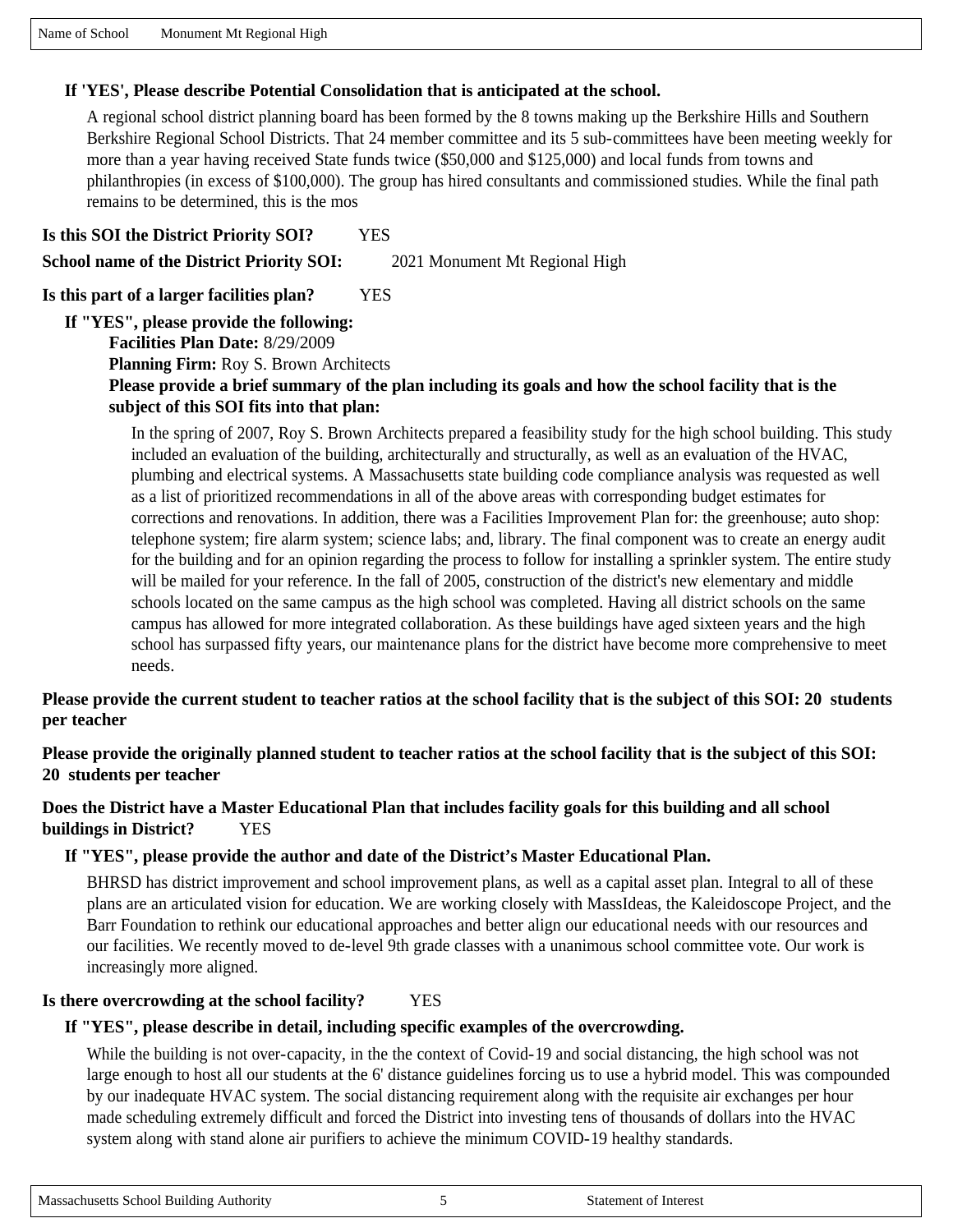Name of School Monument Mt Regional High

**Has the district had any recent teacher layoffs or reductions?** NO

**If "YES", how many teaching positions were affected?** 0

**At which schools in the district?** 

**Please describe the types of teacher positions that were eliminated (e.g., art, math, science, physical education, etc.).** 

**Has the district had any recent staff layoffs or reductions?** NO

**If "YES", how many staff positions were affected?** 0

**At which schools in the district?** 

**Please describe the types of staff positions that were eliminated (e.g., guidance, administrative, maintenance, etc.).** 

**Please provide a description of the program modifications as a consequence of these teacher and/or staff reductions, including the impact on district class sizes and curriculum.**

N/A

**Please provide a description of the local budget approval process for a potential capital project with theMSBA. Include schedule information (i.e. Town Meeting dates, city council/town council meetings dates, regional school committee meeting dates). Provide, if applicable, the District's most recent budget approval process that resulted in a budget reduction and the impact of the reduction to the school district (staff reductions, discontinued programs, consolidation of facilities).**

The BHRSD school committee working with all three member towns has recently modified the Regional Agreement to reflect desired changes that became evident from our recent failed votes for an MSBA project (2013 and 2014). In both of those votes Stockbridge and West Stockbridge approved the proposed project and Great Barrington did not. The new agreement requires that capital allocations be funded on assessed values of the member towns as opposed to student enrollment. This is a huge change in approach and the shift was made and supported to gain Great Barrington's support in a much needed project. This change resulted in the share for Great Barrington decreasing by more than 20 percentage points as Stockbridge's share increased. This shift alone may well be enough to secure unanimous approval. BHRSD has always received generous support from its three communities for its operating budget. Increases have ranged from 3-5 % over the past ten years. While we have re-allocated resources several times we have not been forced to cut positions. Budget approval is at town meetings in early May and June. It appears we will again have unanimous support for our current budget. In sum, we have done much to influence an affirmative vote including reworking the formula for capital assessments, building increasing support for our efforts, receiving dozens of grants to both advance and validate our work, expanding our educational vision and range of opportunities, and demonstrating success in school and in post-secondary opportunities.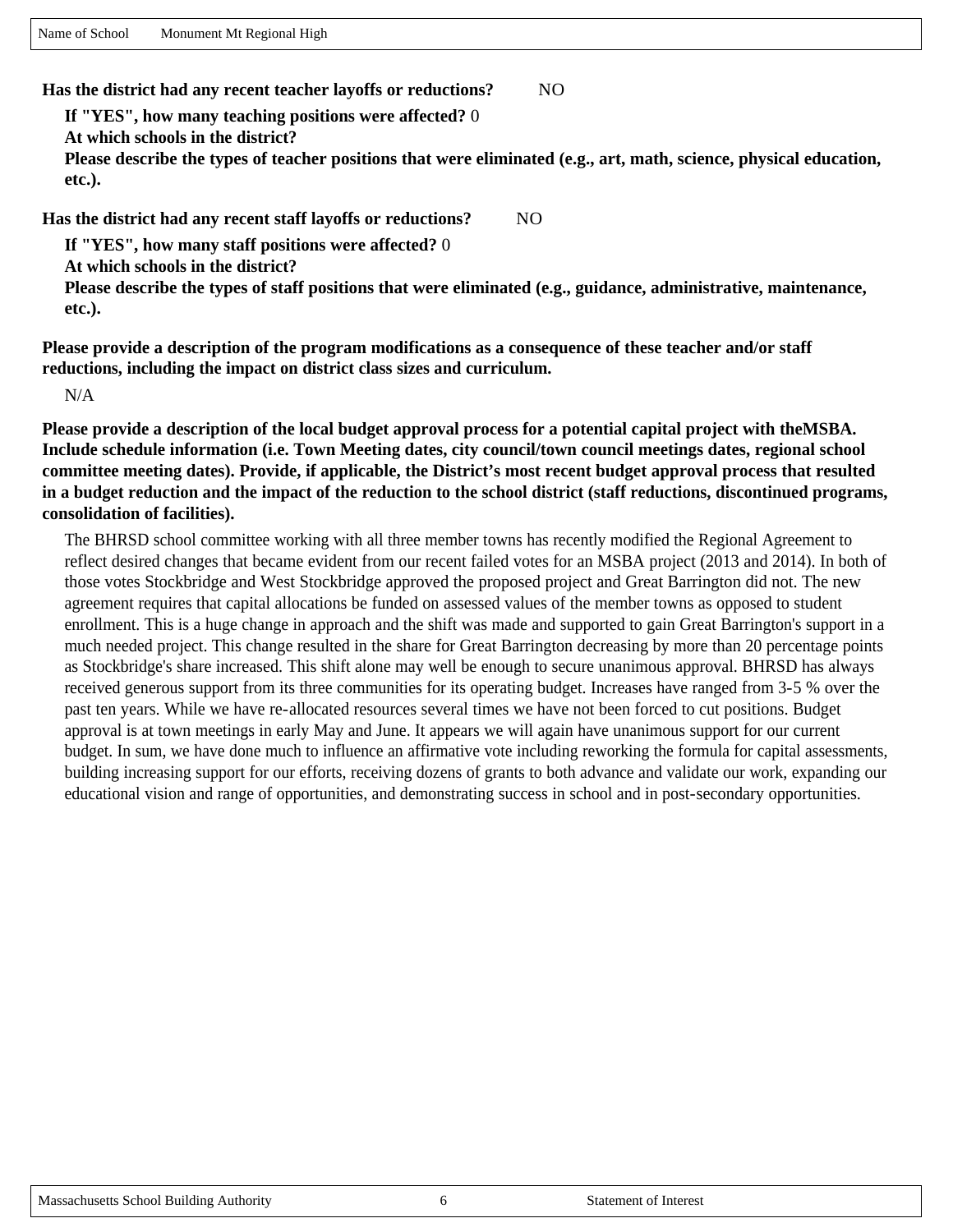# **General Description**

### **BRIEF BUILDING HISTORY: Please provide a detailed description of when the original building was built, and the date(s) and project scopes(s) of any additions and renovations (maximum of 5000 characters).**

MMRHS construction was completed and first occupied by students in 1968. Even though the maintenance of the facility is well supported by the school committee and community, there have never been any additions and or major renovations. MMRHS remains the only unrenovated high school in Berkshire County. The age of the building is starting to impact our quality of learning and instruction and our viability as we are on the brink of losing students to nearby private and neighboring public schools even as we out perform many of them.

### **TOTAL BUILDING SQUARE FOOTAGE: Please provide the original building square footage PLUS the square footage of any additions.**

113000

**SITE DESCRIPTION: Please provide a detailed description of the current site and any known existing conditions that would impact a potential project at the site. Please note whether there are any other buildings, public or private, that share this current site with the school facility. What is the use(s) of this building(s)? (maximum of 5000 characters).**

With the construction of new elementary school and middle school, the Berkshire Hills Regional School District consolidated a wide-spread school system into a self-contained campus on approximately 50 acres off Route 7 in Great Barrington, Massachusetts, in the southern Berkshires. Monument Mountain Regional High School sits on top of a hill overlooking the rest of the campus and is bordered by Route 7 on the west, Muddy Brook Regional Elementary School on the south and wood land on the north and east. Much of the property to the east is protected by the Trustees of the Reservation. Areas to the far north of the property are considered wetlands. None of the existing condition of the surrounding property should impact the potential project due to the proposed project scope.

All our school buildings serve our communities in ways other than public schools. The high school serves as a designated shelter for the town of Great Barrington, the middles school serves as a vaccination center for South County, and as it was one of three clinics in the County during this pandemic, the elementary school serves as an overflow site for Fairview Hospital. Additionally, from MArch 2020 to April 2021, the middle school hosted a community food distribution site. Over the past 18 months, the buildings have proven to be invaluable to our community and the state.

MMRHS is a hub for community based activities. Our theater (and parking lot) is used for town meetings, gatherings, and dozens of events a year. Our fields and grounds host hundreds of youth and community games and events including the County's Special Olympics. Local and state law enforcement train in our buildings and on our grounds.

#### **ADDRESS OF FACILITY: Please type address, including number, street name and city/town, if available, or describe the location of the site. (Maximum of 300 characters)**

Monument Mountain Regional High School, 600 Stockbridge Road, Great Barrington, MA 01230

#### **BUILDING ENVELOPE: Please provide a detailed description of the building envelope, types of construction materials used, and any known problems or existing conditions (maximum of 5000 characters).**

The building envelope is made of cinder block with a brick façade on a concrete slab. Monument Mountain High School is

a one-story structure. There are structural steel beams throughout the building.

• All of the exterior walls are 53 years old (building's first year was 1968).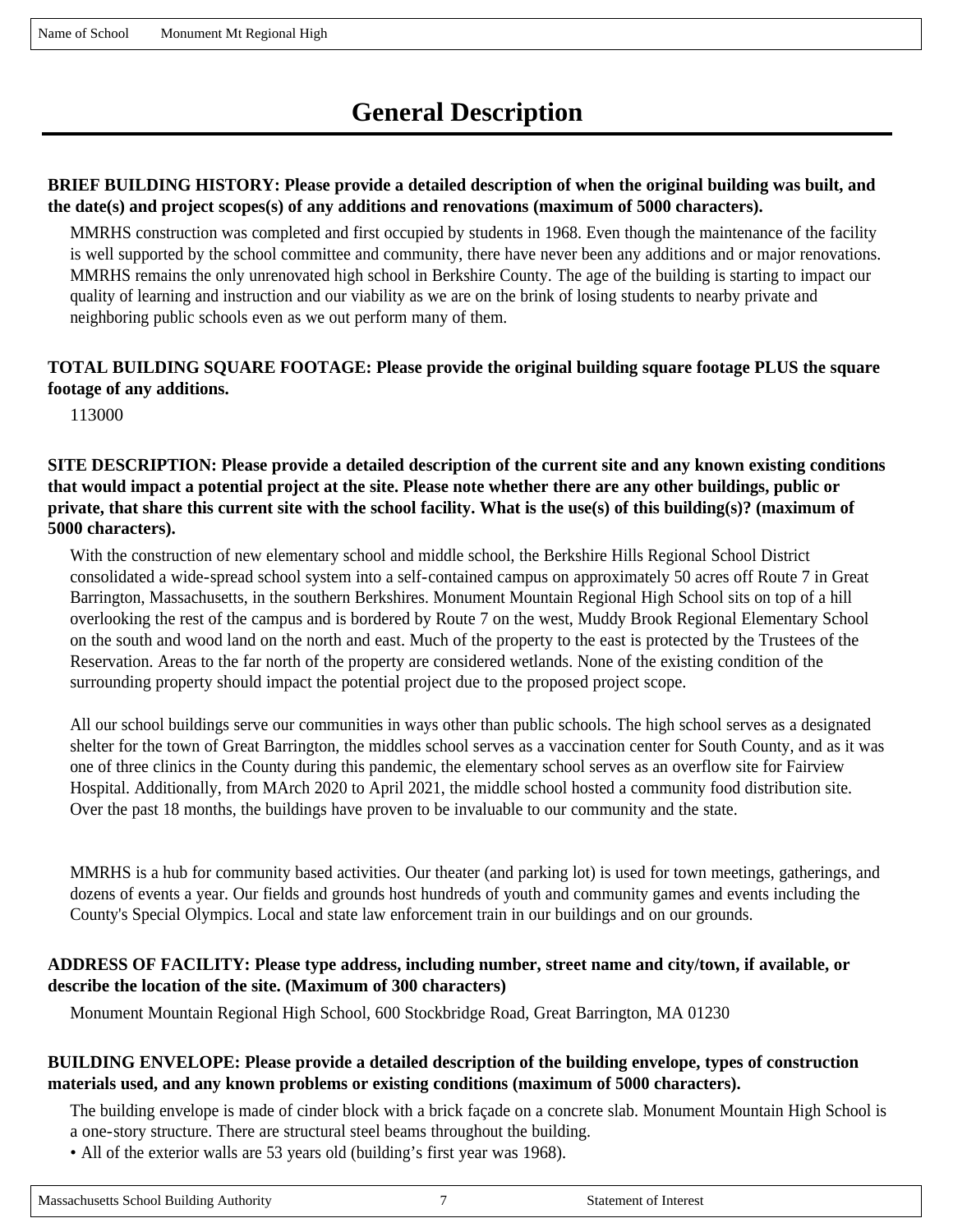- There have been no known repairs or replacements of the exterior walls.
- The current roof system was installed September 21, 1998 (date of substantial completion).

• All of the windows in the building are also 53 years old. They are single-paned windows - most of which run from the ground level to the ceiling all along the first floor. Age of EXTERIOR WALLS (In Years): 53

Year of Last Repair or Replacement: 1968

Description of Last Repair or Replacement:

No known repairs or replacements.

Age of ROOF(In Years): 23

Year of Last Repair or Replacement: 1998

Type Of ROOF - Sarnafel membrane

Description of Last Repair or Replacement:

Roof system was completely replaced in 1998, with the removal of the old system and installation of a complete new roof.

Age of WINDOWS(In Years): 53 Year of Last Repair or Replacement: 1968 Type Of WINDOWS Description of Last Repair or Replacement: Panes are replaced with similar single-pane glass as they are broken.

**Has there been a Major Repair or Replacement of the EXTERIOR WALLS?** NO **Year of Last Major Repair or Replacement:(YYYY)** 1968 **Description of Last Major Repair or Replacement:**  N/A

**Roof Section** A **Is the District seeking replacement of the Roof Section?** NO Area of Section (square feet) 0 **Type of ROOF (e.g., PVC, EPDM, Shingle, Slate, Tar & Gravel, Other (please describe)**  N/A Age of Section (number of years since the Roof was installed or replaced) **Description of repairs, if applicable, in the last three years. Include year of repair:**  N/A

**Window Section** A **Is the District seeking replacement of the Windows Section?** NO **Windows in Section (count)** 0 **Type of WINDOWS (e.g., Single Pane, Double Pane, Other (please describe))**  Single Pane -- neither energy efficient nor safe. Intruders can easily gain entry to classrooms from outside. Cold in winter and hot in summer. Glass is not safety glass and could cause significant harm if broken. **Age of Section (number of years since the Windows were installed or replaced)** 53 **Description of repairs, if applicable, in the last three years. Include year of repair:**  On as as needed basis we have repaired broken and malfunctioning windows with similar ones.

### **MECHANICAL and ELECTRICAL SYSTEMS: Please provide a detailed description of the current mechanical and electrical systems and any known problems or existing conditions (maximum of 5000 characters).**

MMRHS has a hot water heating system serviced by two boilers. The boilers are HB Smith Mils 640, 20 sections. The burners are industrial combustion Model MMG 23S. The rating of each boiler/burner is 6,800,000 BTU/hr gross output. The burners are dual fuel, natural gas and number 2 fuel oil. We solely run on natural gas as our single lined underground oil tank was removed in 2010. The currently unused oil piping within the boiler room has been replaced with copper piping and pressed fittings. There is also an abandoned dedicated gas-fired hot water boiler, an H. B. Smith 28A. This boiler was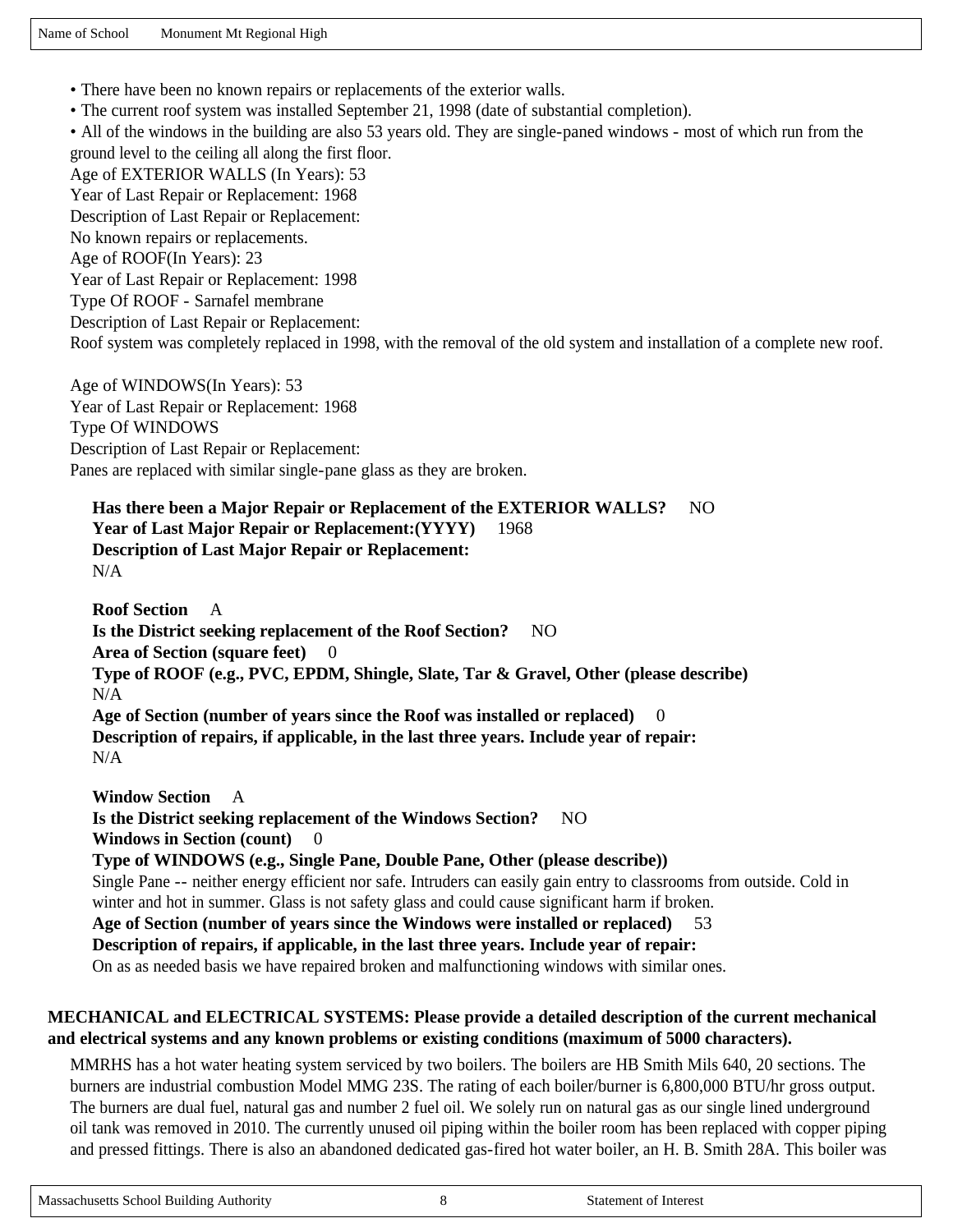added in the 1980s to provide hot water to two 1,050 gallon indirect water heaters. The sections of the boilers warped and this boiler is no longer used. Additionally we only use one of the two hot water heaters because the unused one has a leak. There are two zones (north and south halves of the building) served by three circulating pumps. One pump is designated as a stand-by for the two zones. The pumps are 10hp each and are furnished with high efficiency motors. A majority of the boilers and pumps electrical wiring that was located in conduit in the concrete slab has been replaced because of shorting wires. Both propane and natural gas regulators are repaired and rebuilt regularly in order to keep the flow of propane and gas in the range needed for the proper firing and heating of the boilers.

The building is heated by 9 multi-zone air handling units. The air handling units have been fitted with high efficiency motors, but are considered to be past their useful life. There are single- and multi-zone units. The multi-zone units have no control valves and the single zone units have 3-way control valves. Two of the single-zone units have had the bypass leg for the hot water piping disconnected. The pumping systems are essentially constant volume.

The controls system is pneumatic and has an energy management system that provides only for occupied and unoccupied settings.

Age of BOILERS(In Years): 53 Year of Last Repair or Replacement: 1968 Description of Last Repair or Replacement: Repairs are made to gaskets, nipples, etc., as needed. Age of HVAC SYSTEM (In Years): 53 Year of Last Repair or Replacement: 1968 Description of Last Repair or Replacement: Although called an "HVAC" system, the system at the high school is not what would be considered a true heating ventilation and air conditioning system by today's standards. Air handling and fresh air exchange is limited seasonally with this system. Age of ELECTRICAL SERVICES AND DISTRIBUTION SYSTEM(In Years): 53 Year of Last Repair or Replacement: 1968 Description of Last Repair or Replacement: Annual maintenance as needed.

**Boiler Section** 1 **Is the District seeking replacement of the Boiler?** NO Is there more than one boiler room in the School? NO **What percentage of the School is heated by the Boiler?** 100 **Type of heating fuel (e.g., Heating Oil, Natural Gas, Propane, Other)**  Propane fired pilots, Natural gas heating **Age of Boiler (number of years since the Boiler was installed or replaced)** 53 **Description of repairs, if applicable, in the last three years. Include year of repair:**  General maintenance, nipple gasket replacements, etc. Extensive re-wiring because of shorting original wires. Propane and gas regulators regularly repairs, replaced and adjusted.

During the summer of 2017 we abated the asbestos brick firebox in boiler #1 and replaced with a new firebox. During the summer of 2018, we abated the asbestos brick firebox in boiler #2 and replaced with a new firebox. During the late spring of 2021 we removed approximately 50% of the asbestos insulation, jacket, of boiler #2 so we could repair two significant leaks in the mud drum that is on top of the boiler. Those repairs will be completed in June 2021 and we will then re-insulate the boiler.

**Has there been a Major Repair or Replacement of the HVAC SYSTEM?** NO **Year of Last Major Repair or Replacement:(YYYY)** 1968 **Description of Last Major Repair or Replacement:**  N/A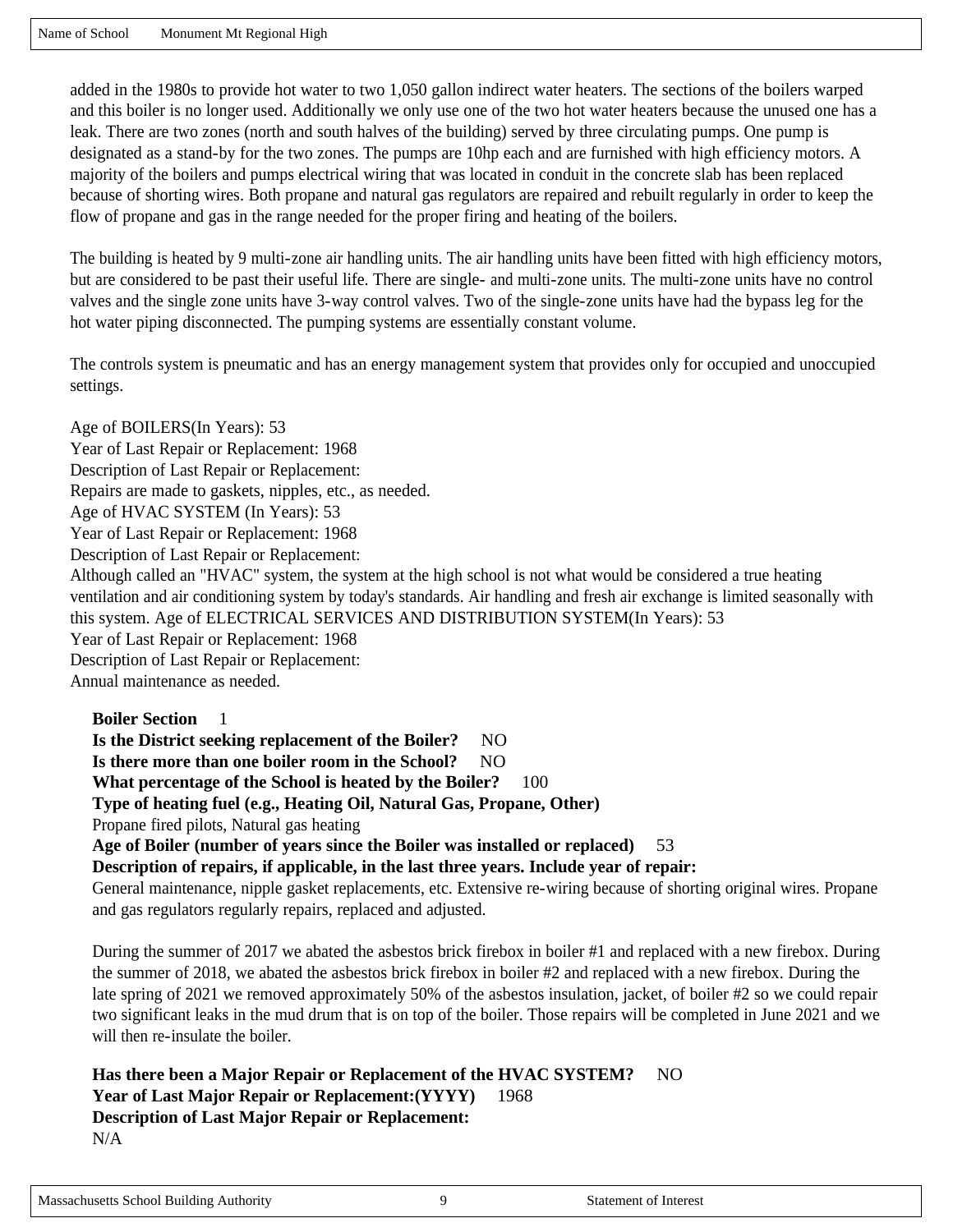## **Has there been a Major Repair or Replacement of the ELECTRICAL SERVICES AND DISTRIBUTION SYSTEM?** NO **Year of Last Major Repair or Replacement:(YYYY)** 1968 **Description of Last Major Repair or Replacement:**  N/A

#### **BUILDING INTERIOR: Please provide a detailed description of the current building interior including a description of the flooring systems, finishes, ceilings, lighting, etc. (maximum of 5000 characters).**

The entire building sits on a concrete slab. The flooring within the building includes a wide variety of VCT tile, carpet tiles, broad loom carpet, ceramic tile (locker rooms), hardwood flooring (gym and stage) and painted concrete (auto shop, carpentry shop, former metals shop).

The interior walls are painted sheet rock. The ceiling is an old 4-tab 9-inch interlocking ceiling tile system, which is being replaced with 2' x 2' drop in ceilings as needed. Approximately 25 percent of this work has been completed. Most of the light fixtures are designed for fluorescent bulbs however, Most of the lamps have been exchanged for LED lamps. There are still some incandescent lights. Of the remaining fluorescent light a high majority are T-8's. There are T-12 high output lights in most of the shop rooms. Several of the shops have been switched out to LED light fixtures.

The lighting system is an "old-fashioned" one switch per room, with lights getting turned on in the morning and turned off in the evening, regardless of occupancy.

The horticulture program is housed in a farm-type wooden structure, with glass greenhouses in need of significant repair and weatherproofing.

#### **PROGRAMS and OPERATIONS: Please provide a detailed description of the current grade structure and programs offered and indicate whether there are program components that cannot be offered due to facility constraints, operational constraints, etc. (maximum of 5000 characters).**

Monument Mountain Regional High School offers a broad range of academic and vocational programming. The academic program includes four "levels" of programming: standard; honors; college placement; and, advanced placement. The core subject areas - English Language Arts, Social Studies, Science and math, as well as Foreign Language - offer these different levels. Electives range from Life & Death to Politics in Social Studies to Probability & Statistics in Math and Anatomy in Science. Band, music theory, photography, ceramics, drama, and sculpture are a few examples of classes offered in the Fine and Performing Arts programs. A+ programming and law are examples in the Business Education program. Within the Vocational program, MMRHS has certified automotives and horticulture programs. Rounding out the vocational educational opportunities are Family & Consumer Sciences, early childhood education, nursing, woodworking, to name a few. Various science, physical education, horticultural, and automotive programs cannot be offered due to existing facility constraints.

MMRHS is in the middle of a significant redesign of its academic and CVTE programs. We received several competitive grants (Project Lead the Way, Innovative Pathways, MassIdeas Planning Grant through the Barr and Nellie Mae Foundations, ) to rethink our approach and course of studies. We have a longer block schedule for 2020-2021. We have articulated three CVTE strands: 1) health care and social assistance, 2) advanced manufacturing, and 3) an emerging strand tied to environmental and agricultural work incorporating our existing Chapter 74 horticulture program. We have garnered significant industry and community support for our efforts creating a robust advisory council, garnering additional support and significant press coverage.

Several of our programs are in dire jeopardy of not meeting standards or potentially losing accreditation due to our inadequate facilities. These particularly include our approved Chapter 74 programs in automotive and horticulture -- the garage space is too low to put a truck on an elevated lift and the facility is to disconnected from modern mechanics that graduates are at a real disadvantage entering the work force or post secondary education. The greenhouse is an old fox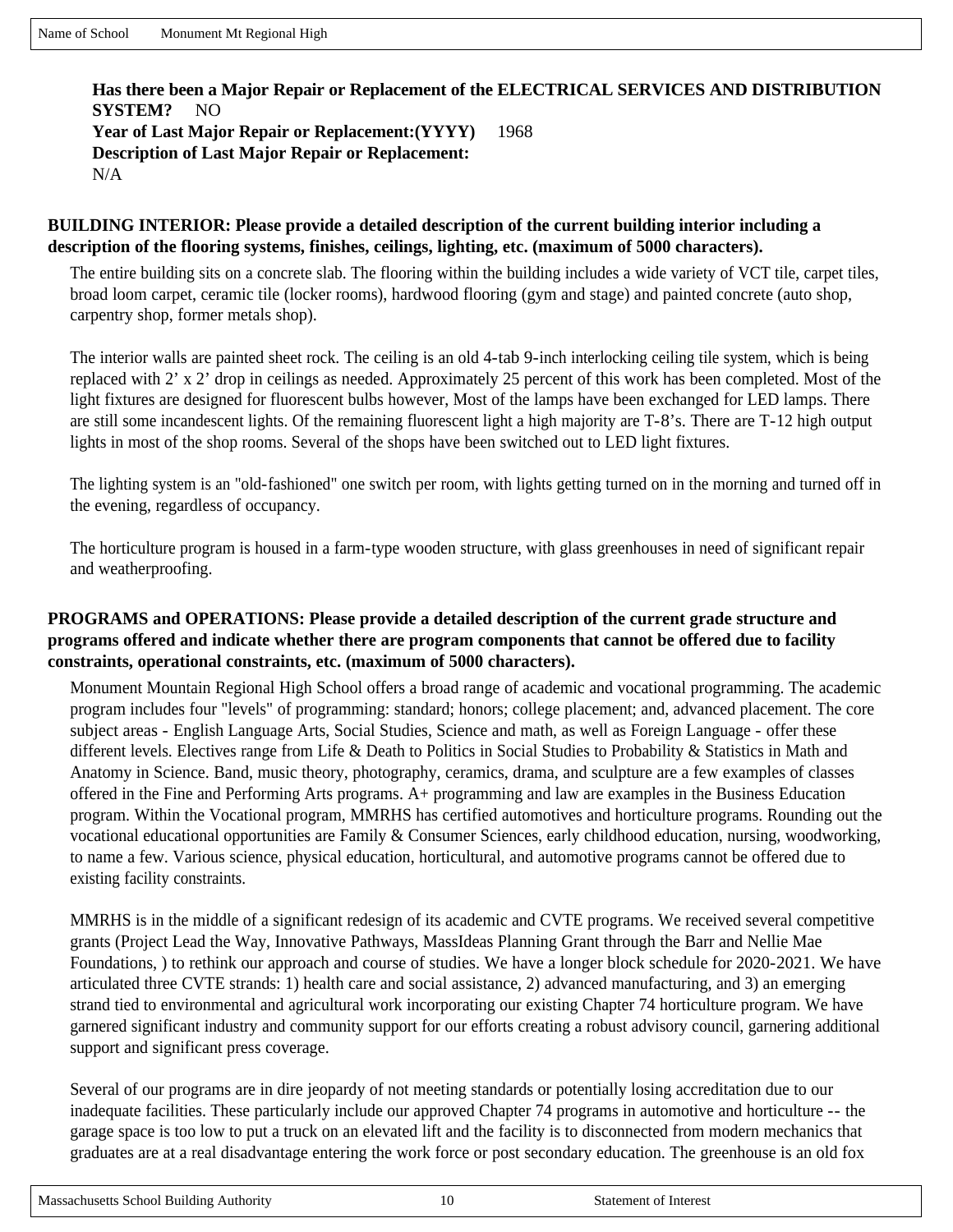stable and is not ADA compliant, down a steep hill, and lacking opportunities to be integrated into our regular day - effectively segregating participant students. Our early childhood program while NAEYC accredited risks losing that support because the space doesn't meet standards. This is a popular and impactful program where students earn credits through Berkshire Community College while meeting a pressing community need for early childhood care. Our culinary program similarly is constrained and the local fire marshall has prohibited most cooking due to our inadequate facilities and lack of fire suppression.

Finally, in this time of Covid-19, we have struggled to achieve healthy air circulation with an outdated HVAC system, inadequate air exchanges, air quality and inefficiency. While we managed through the year, using finer filters and leaving windows open is not a long-term solution. We spent tens of thousands of dollars to simply get by.

#### **EDUCATIONAL SPACES: Please provide a detailed description of the Educational Spaces within the facility, a description of the number and sizes (in square feet) of classrooms, a description of science rooms/labs including ages and most recent updates, a description of the cafeteria, gym and/or auditorium and a description of the media center/library (maximum of 5000 characters).**

"A" wing - VocEd: one classroom, 750sf; auto -2,261sf; drafting (currently used as art classroom) -1,003sf; PE - 2,875sf; woodshop - 2,040sf; photography -1,224sf. "B" wing - ELA & Foreign Languages: 8 classrooms at 816sf ea., 2 @ 792sf, 1 @ 756sf; "F" wing - math & science - 3 classrooms at 1,224sf, 2 @ 1,632sf, 1 @ 816sf, 3 @ 768sf, one @ 731sf. Labs not handicap accessible. Tow labs have new cabinetry and shelving and student desks/lab benches. Other than that no updates to labs in 53 years. "H" wing - Business Technology & Social Studies: 2 classrooms at 1,224sf, 1 @ 888sf, 5 @ 816sf and 2 @ 719sf. Art: 1 classroom @ 1,470sf, 1 @ 1,200sf, 1 @ 1,050sf. Music - band room at 1,600sf, one classroom - 556sf, 2 practice rooms @ 112sf. Gym - 9,200sf; boys locker room - 1,064sf; girls locker room - 1,064sf; JV locker room - 793sf; varsity locker room - 793sf; storage - 400sf, "workout room" - 402sf. Auditorium - 10,800sf. Library/media center - 2,888sf. The "B", "F" and "H" wing rooms are painted sheet rock walls with VCT tile floors. Ceilings are 4-tab 9-inch interlocking tile systems, with fluorescent lighting. Classrooms along the outside walls have windows for the exterior wall. The library/media center is in an interior space with no natural light. The original library was divided to make room for other necessary educational spaces. The lighting is fluorescent and the flooring is carpet tiles. Most of the wall space is solid wood paneling; some walls are painted sheet rock. Separate non-ADA compliant classroom and greenhouse for horticulture program 200 yards from main building. 8 of the interior classrooms received a "makeover" in 2011, 2012 including new whiteboards, painting, new ceiling tiles, light fixtures and LCD projectors.

### **CAPACITY and UTILIZATION: Please provide the original design capacity and a detailed description of the current capacity and utilization of the school facility. If the school is overcrowded, please describe steps taken by the administration to address capacity issues. Please also describe in detail any spaces that have been converted from their intended use to be used as classroom space (maximum of 5000 characters).**

Based on pure square footage, the building in total is large enough to accommodate the number of students currently enrolled in the high school. The major true capacity issue presently is in the cafeteria. Beginning in the fall of 2008, the daily schedule was altered to provide for three lunch periods, so that all of the students could eat in the cafeteria at lunch time. Even with this change, the space is filled to capacity with little additional room. The aisles between the chairs at each table are barely large enough for students to get through. The density within the space would create an extremely hazardous situation during an emergency. Due to the various levels of programming, all classrooms are used consistently throughout the day. Ex-tech classes need to be taught in the library, due to the lack of available "free" classroom space. Shop space has been used for additional art studio space, due to the classroom limitations within that department.

**MAINTENANCE and CAPITAL REPAIR: Please provide a detailed description of the district's current maintenance practices, its capital repair program, and the maintenance program in place at the facility that is the subject of this SOI. Please include specific examples of capital repair projects undertaken in the past, including any override or debt exclusion votes that were necessary (maximum of 5000 characters).**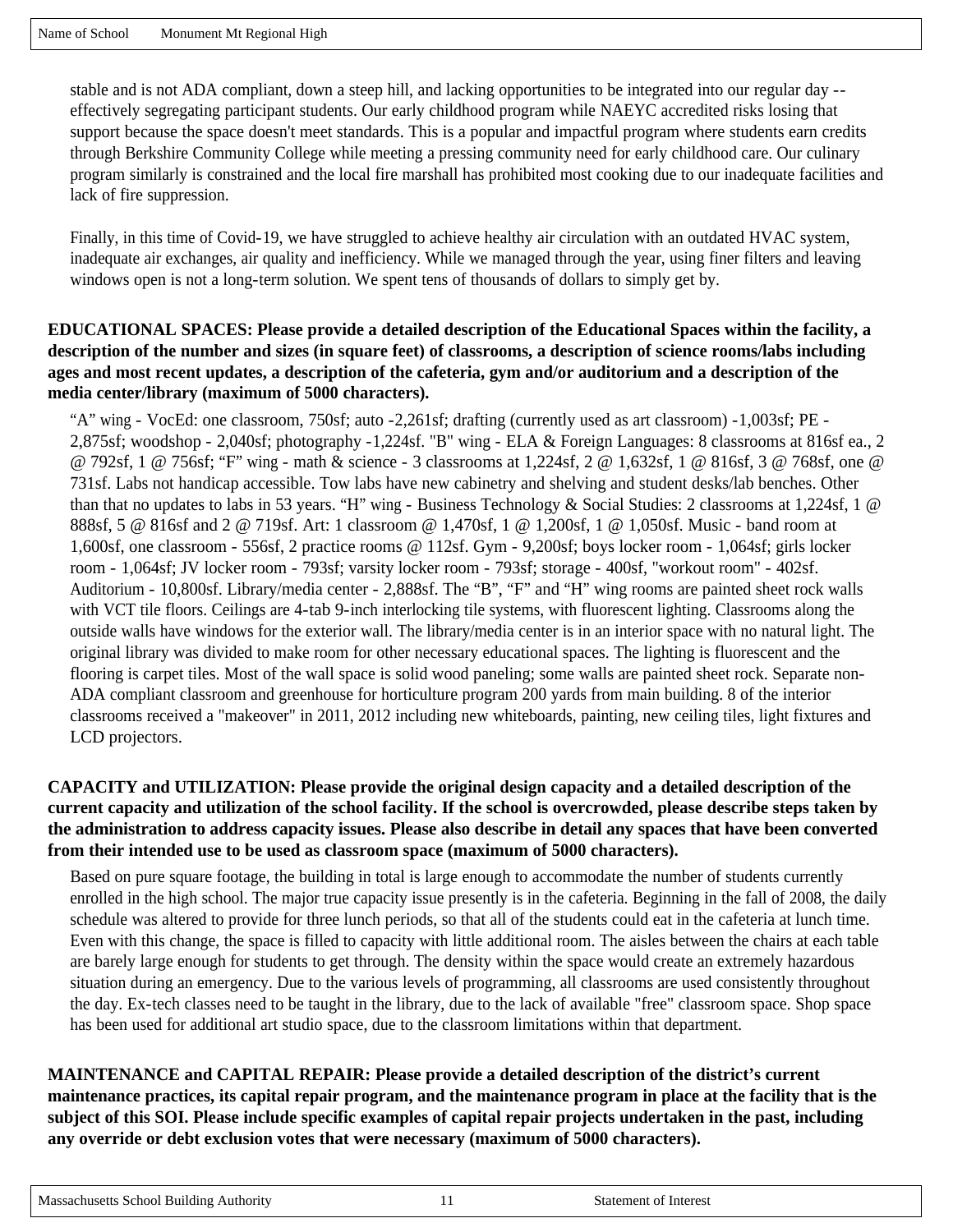BHRSD has a Capital Asset Plan that includes spreadsheets and reports of annual routine maintenance done by both inhouse staff and contractors. Additionally we have a replacement table for the major expenditures such as plow trucks, tractors, heat pumps, waste water treatment facility filters etc. that is followed to make major purchases.

Over the past ten years the high school boiler room has been substantially rewired as the original aluminum in slab wiring was starting to short out making consistent boiler operations impossible.

Our cleaning schedule is guided by the Tools for Schools document and is recorded when tasks are completed. Repairs in the high school are typically corrected as they arise. A current project underway is a small abatement on the top of boiler #2 in order to weld two leaks in the mud drum that sits atop the boiler.

The largest repair to the building was when we replaced the roof in 1998. That repair required a bond to fund the expense.

Over the 53 year life of the building annual maintenance and repairs have been funded through the operating budget. We have annual maintenance contracts for the major systems and smaller repairs are primarily done with in-house staff.

Capital repairs consist of replacement of broad loam carpet with carpet tiles done in 2006, major upgrades to the main telephone system in 2008 and 2017, boiler gaskets and sections replaced in 2008. Six sets of exterior doors were replaced in September 2008 and a total of ten more in the summers 2016 and 2017.

Additionally we replaced the fire box asbestos brick walls in both boilers in the summers 2017 and 2018. We upgraded the ceiling systems, lighting systems in the science labs as well as replacing the storage cabinets in those labs during the summer of 2018. We also made substantial purchases of science equipment and painted all of the labs in an effort to improve the lab spaces. Similarly during the 2018 summer we replaced ceiling tiles, heating diffusers and light fixtures in the main and guidance offices. The science labs and main/guidance office work was funded through both the capital budget (\$80,000) and the operating budget. In the winter of 2020/2021 we created a fully handicap accessible bathroom within room H-05. This project was completed in support of one of our Sped programs. Additionally in the winter/spring 2021 we did extensive replacement (safety) wiring of the controls in the boiler room. Lastly as a result of the Covid Pandemic we invested approximately \$50,000 troubleshooting and repairing and measuring our air handling systems and outdoor air ductwork.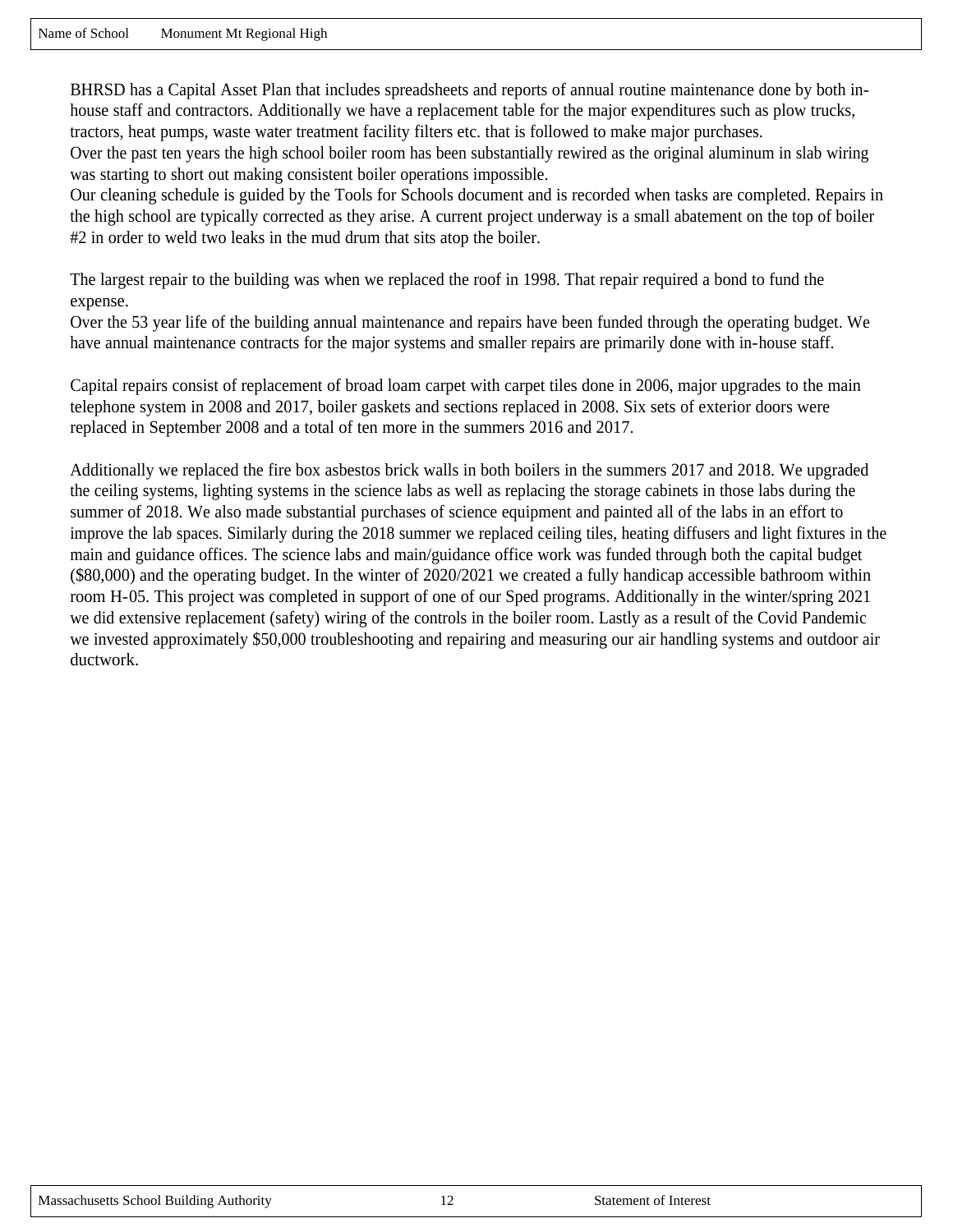### *Question 1: Please provide a detailed description of the issues surrounding the school facility systems (e.g., roof, windows, boilers, HVAC system, and/or electrical service and distribution system) that you are indicating require repair or replacement. Please describe all deficiencies to all systems in sufficient detail to explain the problem.*

There are many deficiencies in the building's infrastructure that we feel prevent us from offering the program of studies we feel is our duty. One of our largest concerns is the condition of the science labs. Subsequent to the original construction, the labs were retro-fitted with eye wash stations and emergency pull showers. These stations exist in the labs but fall short in quantity and location based on current code requirements. It is a non-stop labor to keep all of the gas cocks functional and given the age of the gas distribution system getting parts for repair is increasingly difficult. Eventually this will result in the district allocating a large sum of money to replace the gas distribution system in the labs in their entirety. Addressing both the emergency wash stations and the gas distribution system does not rectify the need for completely upgraded science labs, which cannot support classroom instruction as well as experimentation. Moving back and forth between classrooms, particularly for science experiments creates a hazardous situation. We feel the scope of the work that needs to be done in the labs is so extensive that doing them a little at a time would be very inefficient. Students and teachers should be able to work in one adequate space.

With the recent Covid Pandemic air quality and ventilation within the high school became a larger focal point than it already was for years. The pandemic and results from a DPH Air Quality Test conducted of 2008 lead the district to invest tens of thousands of dollars in troubleshooting and correcting and measuring certain air quality parameters. Some of the work done was re-establishing and fixing and adjusting outside air dampers, adjusting pully tension on the motors to push more air, calibrating all pneumatic thermostats and increasing the set points throughout the building. Additionally we brought in many air purifiers to supplement air flow. fixed windows so they could be opened and closed easily and we wired all of the interior hallway doors (smoke compartmentalizing doors) to remain open with magnets and close when the fire alarm trips.

The following information quoted from an January, 2008 Air Quality study conducted by Massachusetts Department of Public Health (MDPH). Ventilation – Carbon dioxide levels were elevated above 800 parts per million (ppm) in 35 of 68 areas surveyed, indicating poor air exchange in approximately half of the areas evaluated. It is important to note that several of the classrooms had open windows and/or were empty or sparsely occupied [at the time]. Typically, open windows and low occupancy can greatly reduce carbon dioxide levels. Carbon dioxide levels would be expected to be higher with full occupancy and with windows closed. (p. 3) Carbon dioxide is not a problem in and of itself. It is used as an indicator of the adequacy of the fresh air ventilation. As carbon dioxide rises, it indicates that the ventilating system is malfunctioning or the design occupancy of the room is being exceeded. When this happens, a buildup of common indoor air pollutants can occur, leading to discomfort or health complaints. The Occupational Safety and Health Administration (OSHA) standard for carbon dioxide is 5,000 parts per million (ppm) parts of air. Workers may be exposed to this level for 40 hours/week, based on a time-weighted average (OSHA, 1997). The MDPH uses a guideline of 800 ppm for publicly occupied buildings. A guideline of 600ppm or less is preferred in schools due to the fact that the majority of occupants are young and considered to be a more sensitive population in the evaluation of health status. (p. 4) Additional Issues - Cutting and grinding machines in the metal shop did not have dedicated local exhaust ventilation to remove fumes produced during operation. (p. 8)

Another area of concern involves the entire electrical system within the high school. As with most schools built in the 1960's, electrical needs were limited to, possibly, an overhead projector in a classroom and very little else. Therefore, most classrooms have one or two double outlets. The 21st-century classroom has much greater electrical needs for everything from computers and printers to LCD projectors, through Smart Boards. In many classrooms, to meet these needs, there are power strips plugged into power strips, an extremely hazardous situation.

Additionally the high school security systems is far from "modern". The current system is a basic motion-activated security system. Unfortunately times have changed from 1968 and a more comprehensive security system is necessary, both technologically and operationally. Basic issues such as a locked-door system, whereby either a daily locked procedure is followed or a system wide lock-down is initiated at the touch of a button need to be addressed at the school. The school is unable to provide differentiated access to areas of the building for public organizations to use classrooms or the gymnasium. The current configuration limits the ability of school administration to know when someone enters the building and where they go in the building. There are no security cameras anywhere on the high school grounds. MMRHS doubles as the town's emergency shelter. In addition to the security issues mentioned above, an additional area of concern is a 53 year old emergency generator that has been determined to be past its useful life.

Finally, the building was constructed without a fire suppression system. Even though the building is "grand-fathered" due to the age of construction, it is a serious safety issue and one that causes concern for the District, town building inspector and fire chief. It is self-evident why this is a concern.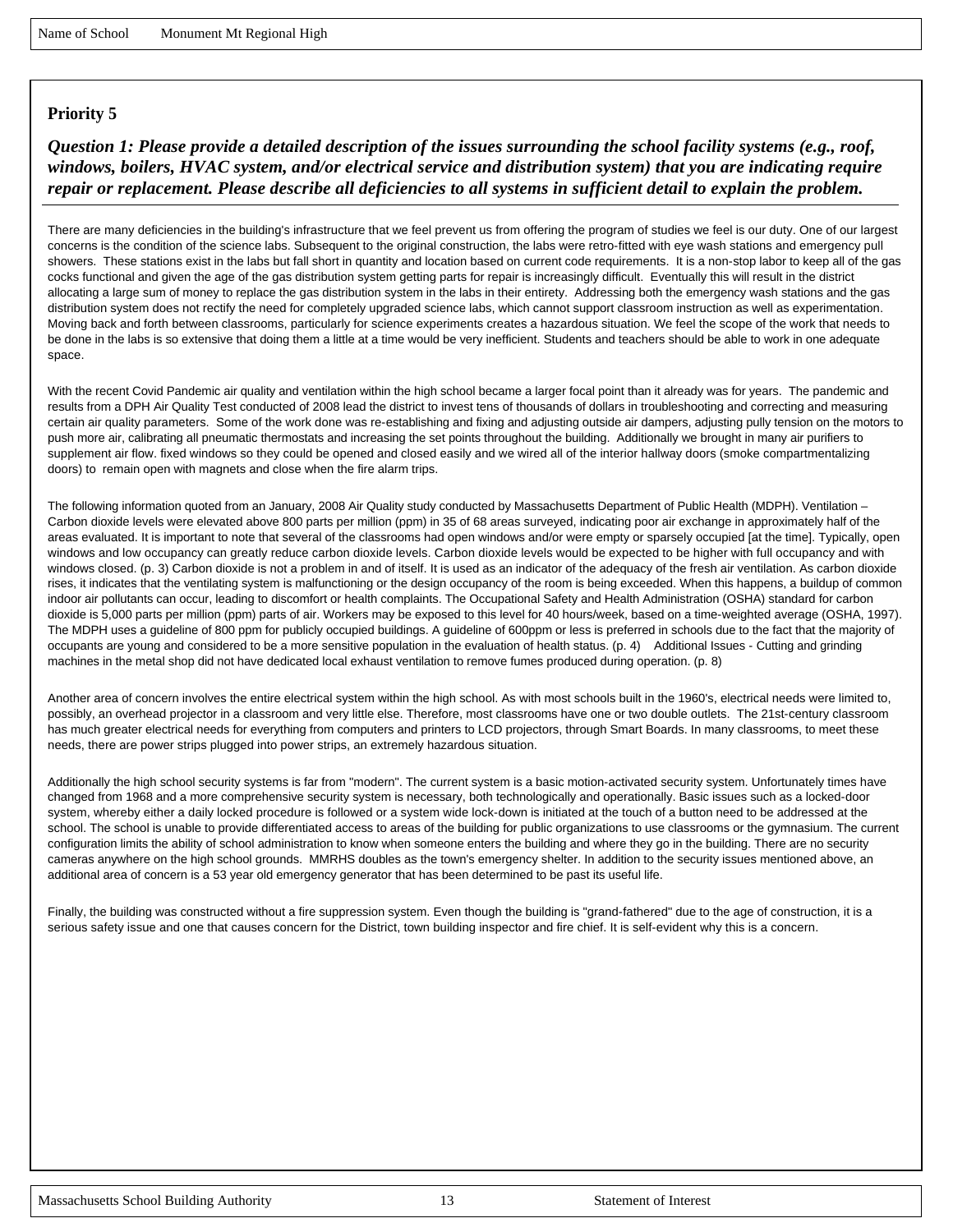### *Question 2: Please describe the measures the district has already taken to mitigate the problem/issues described in Question 1 above.*

The school district has taken several of the first steps in order to address the concerns surrounding the age, safety, inefficiencies and limitations in the current high school. First, a feasibility study was done to analyze current standings with respect to building and fire/safety code, architectural condition, HVAC, Plumbing, and Electrical systems and an energy study. Subsequent to that study's presentation, a Capital Asset Plan was developed that includes a 5-10 year maintenance plan to try to address all of the study's findings. We use both the study and the plan to inform our budgeting but like always there is never enough money to accomplish all of the desired annual corrections.

For safety and security, an antiquated phone/intercom system was replaced with a new phone system over the summer of 2008 and then again in the summer of 2017. This new system provides for fully functioning phones in all classrooms. There are more than 46 exterior doors in the high school and some were in such poor condition they needed continuous maintenance in order to fully close and lock; six sets were replaced in the summer of 2008 and ten additional ones in the summer of 2016 and 2017.

Over the summer of 2017, 2018, 2019 and 2020, the following list of work was accomplished in an effort to address some of the over-arching concerns that are a focus of this SOI.

• Additional security cameras were installed and the security CPU was upgraded. All analog security cameras were replaced with digital cameras. An additional five cameras were added during the school year 2019-2020.

• Security upgrades and enhancements (two are secured entry points and one we added credential required entry) were made at all three most used entrances so that the building is more secure during the school day.

• All lab spaces were improved by; replacing 9 inch interlocking ceiling tile system with 2'x2' drop ceilings, old fluorescent light fixtures were replaced with LED lights, old storage cabinets were replaced with new lab designed cabinets, all walls were painted and extensive purchases of lab equipment was made. In the summer of 2019 all fume hoods were inspected and tested. All hoods now have sufficient air exhaust.

- The second of two boiler fire boxes were rebuilt which included asbestos remediation of the old fire box. Summer of 2019 we did further asbestos remediation in the boiler room as well as in an ancillary building on campus.
- A Handicapped Accessible bathroom was added.
- The Boiler Room was substantially rewired.
- All hallway doors are now held open by magnets to promote better airflow and quality.

Major safety renovations/installations needed include an expansion of the current security system, fire suppression system, magnetic door hold-opens tied into a new up-to-date fire alarm system. As previously stated, there is a concern about the air quality at the high school. To that end, the old ventilation system, which was shut down during the energy crisis in the 1970's was re-activated in the 2007-2008 school year. While this now allows fresh air to be brought in, it does not resolve the ventilation issue and creates another heating challenge in the winter. We went through another IAQ inspection by the MA Department of Public Health in March 2019 and were once again found to have elevated carbon dioxide levels (above 800 ppm) in most of the areas tested. The following statement was taken from that report; "According to the American Society of Heating , Refrigeration and Air Conditioning Engineering (ASHRAE), the service life for various components of the HVAC system is between 20 and 30 years, assuming routine maintenance of the equipment (ASHRAE 1991)." Though we are very proud of the efforts to maintain these systems over the past 53 years we are clearly working against many other prevailing factors as all of these systems are more than twice their "service life". After the top safety and security priorities are addressed, we will turn our attention to more significant problem areas, including: replacement windows; replacement boilers; an energy controls system; replacement lighting; upgraded fresh air systems; and a new emergency generator. (The high school is also the town's emergency shelter site.) The list is a long one and the costs are very significant. A fiscally responsible approach is to tie as many projects together so that when walls and ceilings are open, more work can be done at one time, thereby limiting costs.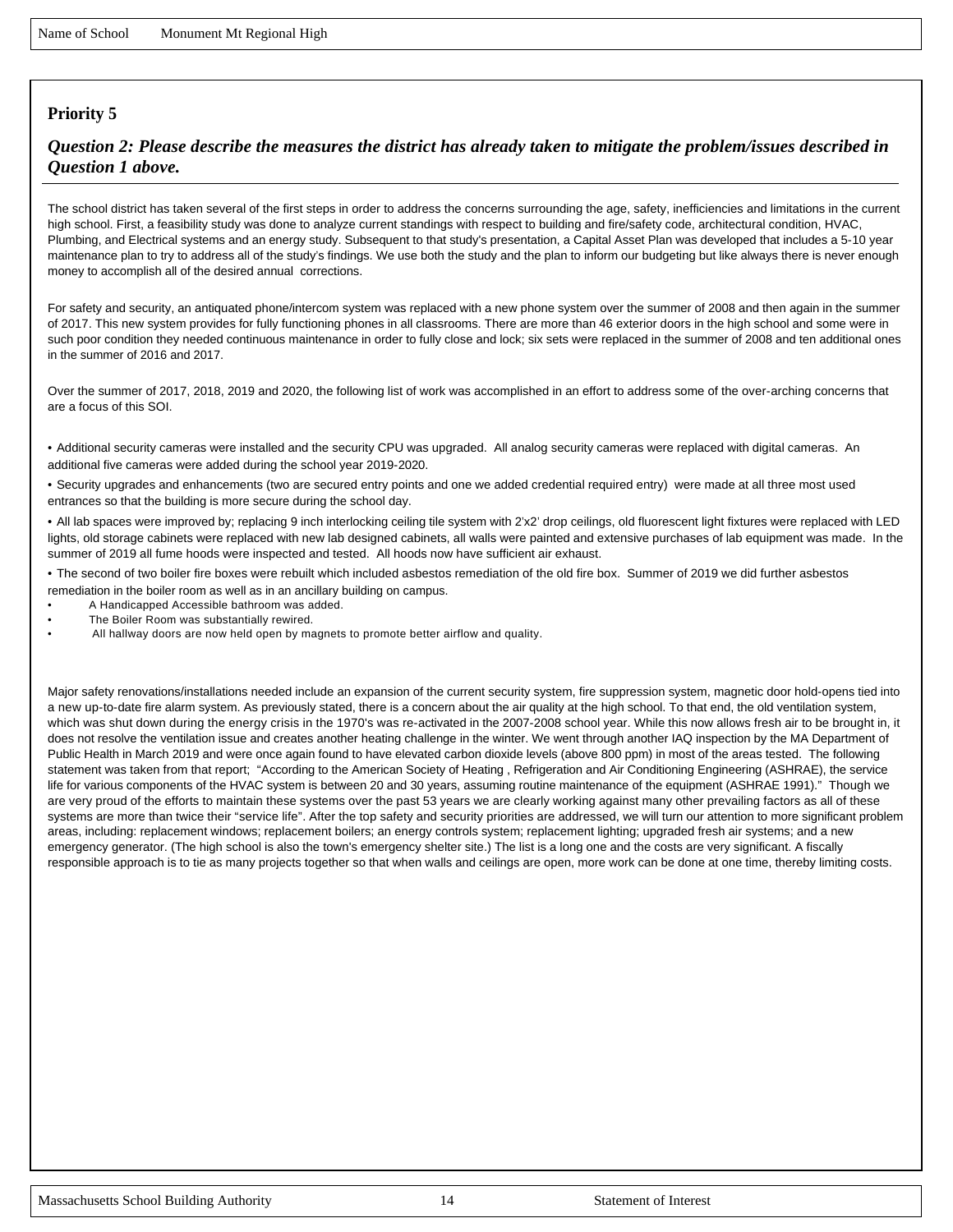*Question 3: Please provide a detailed explanation of the impact of the problem/issues described in Question 1 above on your district's educational program. Please include specific examples of how the problem prevents the district from delivering the educational program it is required to deliver and how students and/or teachers are directly affected by the problem identified.*

In addition to everything else cited in this statement, one of the larger areas of concern for the school building facility is that many areas are educationally obsolete. There is a lack of adequate space necessary for today's educational requirements. Each department has an area of the building that is used continuously throughout the day for that respective department's purpose. This fact prevents two different departments from sharing the same space. Within several of the departments, there is a lack of space to properly offer the curriculum designed to meet State requirements.

Science labs are outdated, inadequate and unsafe. Science lab classes are being taught in rooms that are not labs. The current standard is to have classrooms that are set up for both lecture and labs. Right now schedules are juggled in order to take advantage of the labs; however, there just are not enough lab spaces. Also, the science department lacks a dedicated chemical storage room with proper ventilation. Currently, the chemicals are stored in a prep room which also contains one of the eye wash stations, so it cannot be locked while the class is in session. The biology program is built around a "hands-on" program, which requires some "greenhouse" windows/areas in order to fully execute the curriculum. None of the science labs are handicapped accessible. We had one major chemical spill connected to inadequate storage. Local emergency crews responded and we hired Clean Harbors to remediate the spill.

As Physical Education is transitioning into a wellness-based program, we need smaller spaces and workout rooms, in addition to the larger gymnasium. Unfortunately, we currently have no space for either of these. Rather, there is only the gym itself to teach all of our PE classes in, which results in a curtailed program.

As detailed previously our existing CVTE spaces are inadequate. They are even more inadequate in the context of our CVTE expansion. The three CVTE strands: 1) health care and social assistance, 2) advanced manufacturing, and 3) an emerging strand tied to environmental and agricultural work incorporating our existing Chapter 74 horticulture program. Each would be well served by flexible spaces up to industry standards. As our local business and employment boards have proven, there is a high demand for qualified candidates in these areas.

As mentioned early in the SOI, our CVTE spaces are inadequate and unsafe. Those spaces do not approach industry standards. In particular, the auto garage, the greenhouse, the early childhood classroom, the culinary space, and every ancillary space is simply missing the mark for modern instruction and opportunities for growth. In the Family & Consumer Science room, the stoves and ranges are out-of-date and out of compliance with current safety requirements. There are no Ansel systems, nor exhaust systems for this room. This room is always an area of concern for the administration, the town building inspector and fire chief. The fire chief has directed us to not cook anything besides boiling and steaming. This limits our curriculum and deprives students of meaningful culinary experiences and opportunities.

An additional curriculum area that is restricted due to space limitations is the music program. The band room is used most of the day for large ensembles and band rehearsal. There are no other spaces for individual or smaller groups to practice or rehearse. The high school has most of the equipment necessary for a recording studio yet, no place to set it up. There are also no "traditional" classrooms to teach theory, music reading or any non-instrumental classes. There is no instrument storage facility in the building. Because the library was carved up to make room for other needed space, there is limited space for study hall students to use the library during school hours. The problem is further exacerbated by the fact that, since there isn't a computer lab, computers were lined up against one wall to provide student access to computers for projects, as well as to house the computer instruction program. This configuration short-changed both the library and media center functions.

With the increase in Special Education students in public schools, more space is needed for quiet tutorial sessions, as well as an area for autistic students to "cool down."

Throughout the building, improvements are necessary for interior lighting, air quality and access to electricity. These three areas are consistently cited as areas that desperately needed improvement throughout the building and within each department.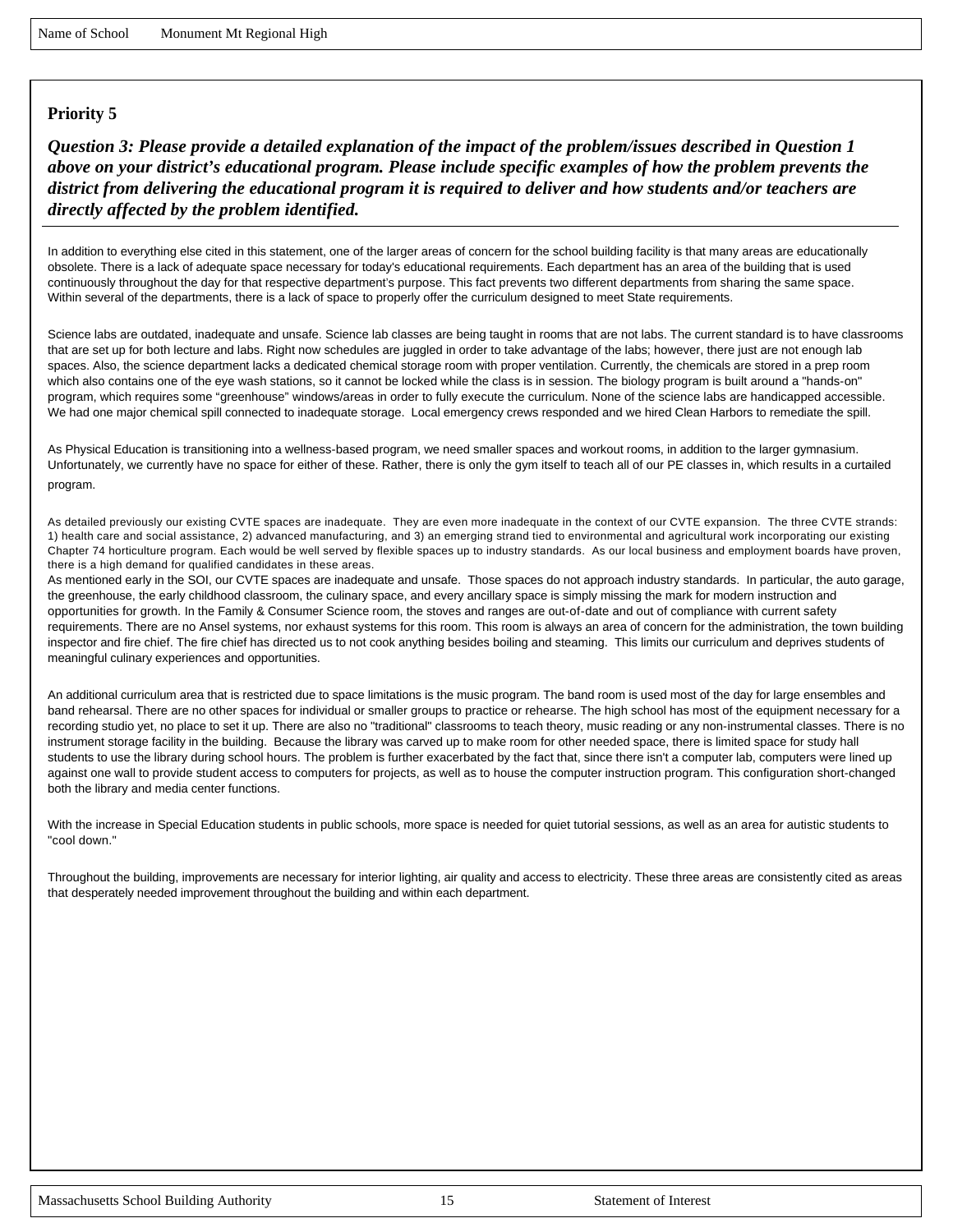*Question 4: Please describe how addressing the school facility systems you identified in Question 1 above will extend the useful life of the facility that is the subject of this SOI and how it will improve your district's educational program.*

Our understanding of the MSBA process and feasibility study are that we will explore the possibility of a renovation/addition vs new construction or potentially a hybrid. In either case, we hope to develop a plan to ensure another 50 years at Monument. We obviously need to upgrade our physical plant and instructional facilities. Our communities are eager and ready to move forward.

#### **Please also provide the following:**

#### **Have the systems identified above been examined by an engineer or other trained building professional?:**  YES

#### **If "YES", please provide the name of the individual and his/her professional affiliation (maximum of 250 characters):**

Roy S. Brown from Roy S. Brown Architects

Rober Hall from Robert W. Hall Consulting, Engineering

John Barry, Barry Engineers and Constructors

Entire study done by the MSBA through funding approval (was not approved by 1 of 3 towns) 2010-2013

**The date of the inspection:** 9/27/2007

#### **A summary of the findings (maximum of 5000 characters):**

The study was very focused and developed recommendations for: greenhouse; windows; overhead doors; ceilings; white boards; library; science labs; dust collector; handicap toilets; other structural improvements; and, HVAC system. In other sections of this SOI there are additional areas that the School Committee needs and/or would like to address, such as the Physical Education department, cafeteria and kitchen, main office, security systems, technology infrastructure and fire suppression as well as a fire alarm system.

Synopsis:

Greenhouse-new classroom and flower arrangement building; new greenhouses and heating system.

Windows - replace with insulated windows.

Overhead doors - replace with newer, more energy efficient models.

Ceilings - complete conversions.

White Boards - replace chalk boards with new white boards.

Library - redesign current space. (Did not address space needs)

Science labs - the study merely recommended making the labs more accessible. It did not address current educational needs.

Handicap Access - bring building up to ADA compliance, including bathrooms.

Structural - includes modifications of roof drift areas.

HVAC system - replace out-dated system with new computer controlled system.

See report sent under separate cover.

The District recognizes that additional substantial upgrades and renovations are necessary to other systems and structural components of the high school, as mentioned in the first paragraph of the section.

In addition to the external studies done about MMRHS, the MSBA has visited and documented the needs of MMRHS in the context of our proposed project. We look forward to additional site visits to update those findings.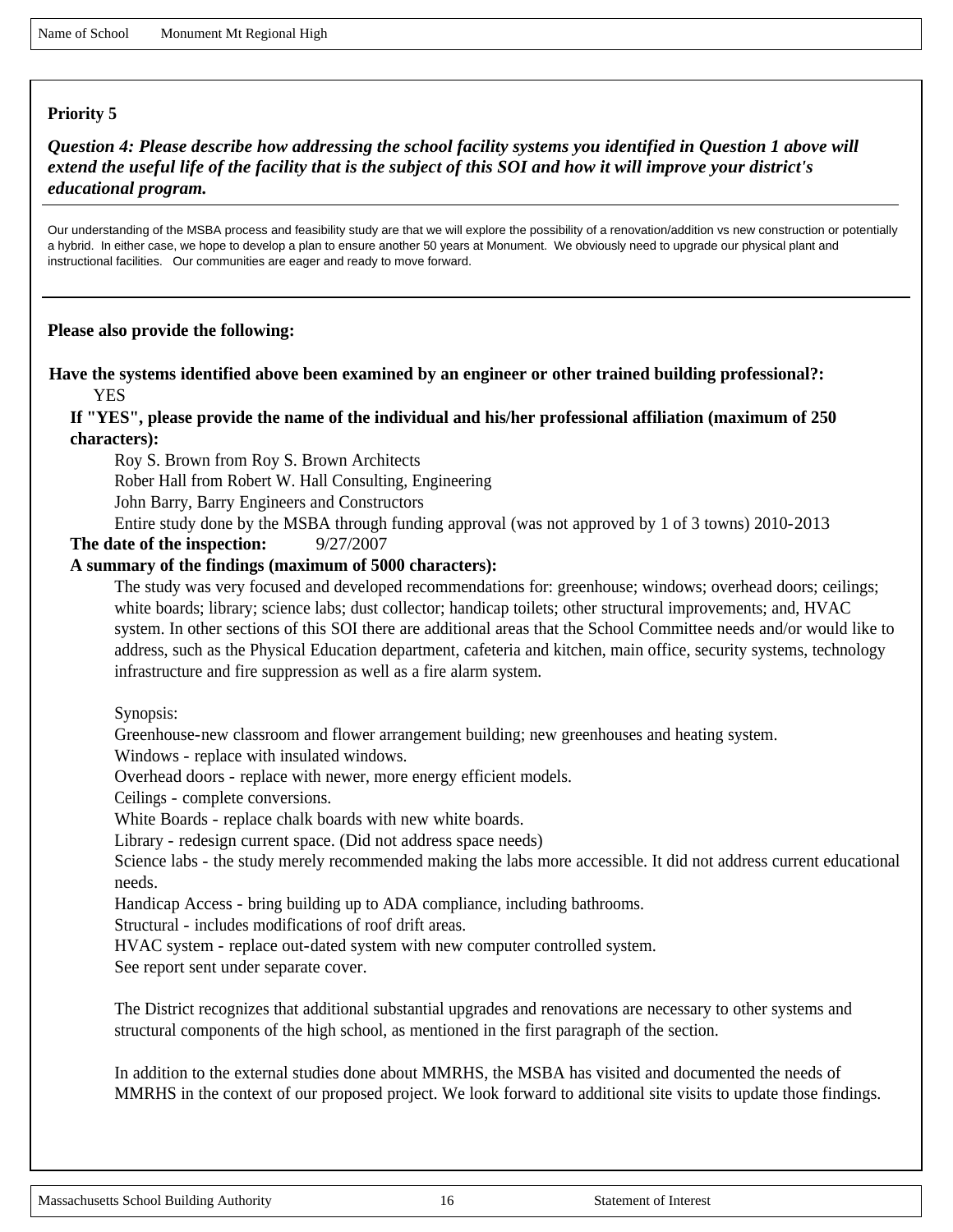*Question 1: Please provide a detailed description of the programs not currently available due to facility constraints, the state or local requirement for such programs, and the facility limitations precluding the programs from being offered.*

As previously discussed, the science labs do not meet current educational requirements, in size, accessibility, location and lab layout. The science curriculum is compromised due to limitations on the number and type of labs that can be run.

The library doubles as the media center. The space does not meet current space standards as either a library or a media center. The current configuration does not allow for a computer lab, where students can learn the latest in technology, which is a key component of technology proficiency.

The current physical education program does not align with the state curriculum frameworks. There are space constraints that prohibit wellness programs/activities and class instruction.

Coming into compliance with the state mandate for technology proficiency is problematic due to the extremely limited infrastructure in the building. Drafting programs and classes are limited by both the physical limitations and the technology infrastructure. Due to space and electric limitations, CAD and other similar types of programs cannot be offered at Monument Mountain, limiting access to this training.

Perhaps most importantly, our CVTE spaces are inadequate for our emerging vision. The three strands of : 1) health care and social assistance, 2) advanced manufacturing, and 3) an emerging strand tied to environmental and agricultural work incorporating our existing Chapter 74 horticulture program are shining examples of the integration of academic and vocational work, of interdisciplinary connections, and of partnerships with the community. Those programs demand and our students deserve sound, safe and appropriate educational spaces. The very success of our community depends on preparing students for life be that additional schooling or work.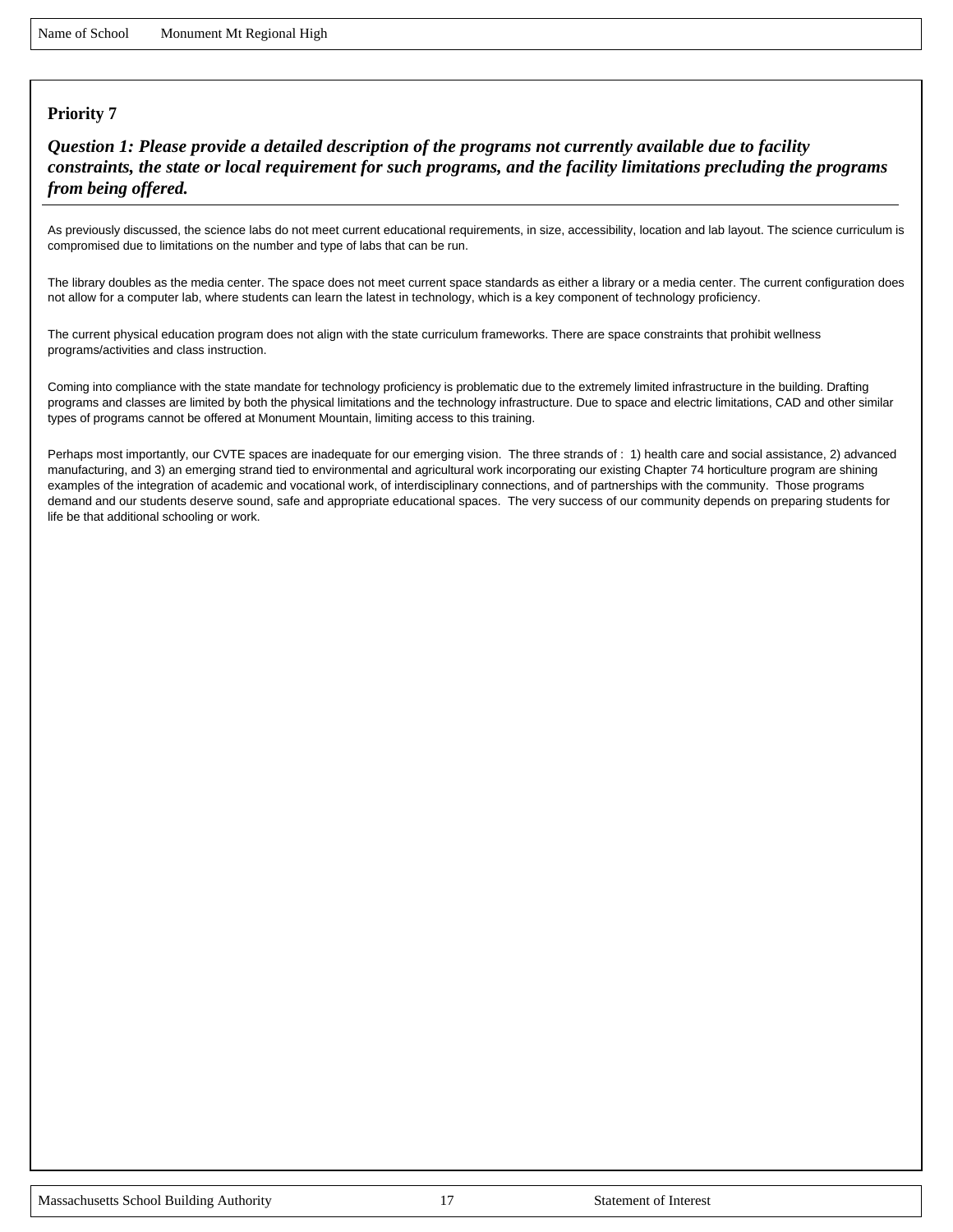#### *Question 2: Please describe the measures the district has taken or is planning to take in the immediate future to mitigate the problem(s) described above.*

The science department is "creative" in their use of available space through scheduling. However, since the issue is space limitations and no other space is available, there is a limited amount they can do to address this problem.

The PE program has had a curtailed program due to the space limitations. However, they must increase offerings to become compliant with the state frameworks. The greatest constraint is the physical structure, which will be addressed in the over-all facility plan. Since many of the constraining factors on programs are due to the physical structure, the District is putting together a long-term plan to address a renovation and upgrade. In the meantime, security issues, like the upgraded phone system, relocation of gas shutoffs, and new doors have been addressed. The District recognizes that a prudent course of action balances the financial realities of a construction project with the recognition of efficiencies realized by doing major repair, renovation and upgrade work within one construction cycle.

As the above paragraphs state the main issue with the labs is space and obviously the accompanying safety concerns that come with working in science labs that have limited space. Even though we acknowledge that is the core issue we invested in our labs over summer of 2018. We replaced the 53 year old interlocking 9" ceiling tile systems with new 2'x2' drop ceilings, we replaced the 53 year old fluorescent tubes with LED panels, we painted all the walls and invested tens of thousands of dollars in lab equipment and storage cabinets, and lab tables with stools.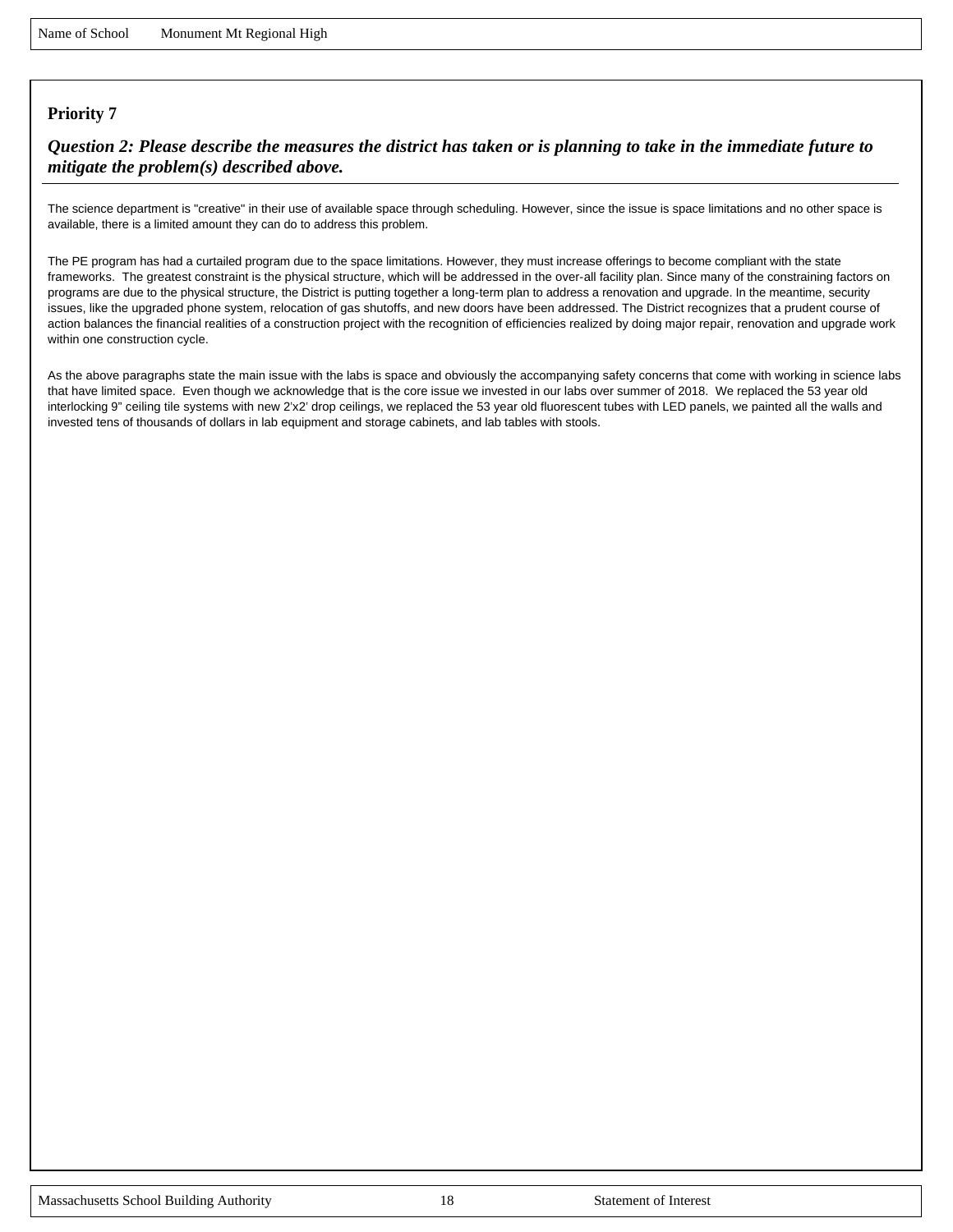*Question 3: Please provide a detailed explanation of the impact of the problem described in this priority on your district's educational program. Please include specific examples of how the problem prevents the district from delivering the educational program it is required to deliver and how students and/or teachers are directly affected by the problem identified.*

In each area students and teachers make the best of inadequate facilities. The impact on health, safety, instruction is large.

As previously stated, Monument Mountain Regional High School was designed and built for a 1960's education. This space severely hampers the efforts to offer a 21st-century education.

 The biology/botany program is limited in its offerings due to space configurations that do not allow for living specimens to be propagated. Within the Science department, program offerings are limited by the current lab configuration and construction. Current requirements advise that instruction and experimentation should occur in one room. Unfortunately, this is not possible at MMRHS. Work stations do not have the necessary equipment, water source or proximity to emergency eyewash stations and showers.

 The library doubles as the media center. The space does not meet current space standards for either a library or a media center. There is no natural light. The Librarian teaches an exploratory technology class one period a day, each day. Because all classrooms are used in other areas of the building, she must hold class in the library. During that time, the library is closed to other users. At other times, if a teacher wants to bring in a class for research, other students are often turned away due to space constraints. The space is too small for more than one activity. Students with study halls often cannot use the library because a full class is doing research at that time.

In all academic wings, all classrooms are used constantly throughout the day, as above indicated. There is no "extra" space for additional/new classes.

 The Physical Education program primarily consists of sports related activities. In the 1960's when this building was designed and constructed, physical education was built around sports programs, such as soccer, volleyball, etc. Today's frameworks are built around wellness, not just sports. The current physical configuration of this area of curriculum consists of a gym. There is a small storage room that houses some workout equipment, but the space is basically a closet and should not be used by students, since the egress is questionable. Wellness classes, such as yoga and Pilates, health programs and classes, true weight training, and other similar programs cannot be offered at this time. The District is in year two of a three-year process to bring the PE/health curriculum into compliance with state requirements. While the personnel can be hired, and the gym can be portioned off to hold mini-classes, only with a renovation of this part of the building will true compliance be able to be obtained.

 Technology instruction is severely hampered in this building. The District has made a sizable investment in fiber optics throughout the campus, and the investment at the high school is at considerable risk due to the infrastructure. Because the building was built before computers and other forms of technology other than early electronic typewriters - there are no communication ports or drops built into the classrooms. It is not uncommon to either find the fiber optic cabling wrapped snug along the walls at the floor or hanging from the ceiling, providing a drop to plug into. In addition to risking the investment, this situation creates a fire hazard. Data streaming is nearly impossible due to the configuration, or really, lack thereof, of the network

 To bring the vocational program up to standards, a considerable investment will be needed in the automotive shop for new lifts and electronic machinery. As will be shown in other sections of this SOI, reconfiguration of electrical services will be critical to this upgrade. Work on "modern technology" in current vehicle models is hampered by the current operations in the automotive program.

 As stated previously, the horticulture program is not currently handicapped accessible with the greenhouses, potting rooms and classrooms all on different levels which require students and staff to go up and down stairs to enter and exit accordingly. All of the structures that house the program are in need of upgrade, including fire suppression, watering, climate control, and classroom accommodations. More, and better organized, space is necessary to expand the program into a broader educational program.

 The area for fine and performing arts is limited; again, it has not expanded to reflect today's educational needs. For example, there are no "traditional" classrooms available to teach non-instrumental classes, such as music theory, composition, and music appreciation. These types of classes provide experience for the musician and non-musician alike. If different instrument sections are to hold class or practice at the same time, the strings are sent out onto the stage in the auditorium. Not only are they away from the music program itself, they then become a hindrance to the performing arts classes, which then cannot use the auditorium. Although not educational, the lack of safe storage space for instruments causes a problem for students.

 The Food Service operations suffer from age as well. Modern in 1968, the cafeteria and kitchen are not configured to meet current wellness models for school food programs. The kitchen is about 60% of the size of the new kitchens in the elementary and middle schools, which serve about 34% fewer students. Since time on learning has increased the amount of time students must be in class, time for lunch has decreased. Getting a healthy meal into some of the students can be a challenge with the current time constraints and space configuration. Updated space would alleviate some of this problem. With more fresh food being served on the menus, more storage space is required as well. A well outfitted kitchen that provides healthy meal choices is a key component to school Wellness programs. The current space constraints limits the opportunities to incorporate a greater food choice.

One of the greatest operational challenges arises from the lack of a security system in the building. As was mentioned, the District includes community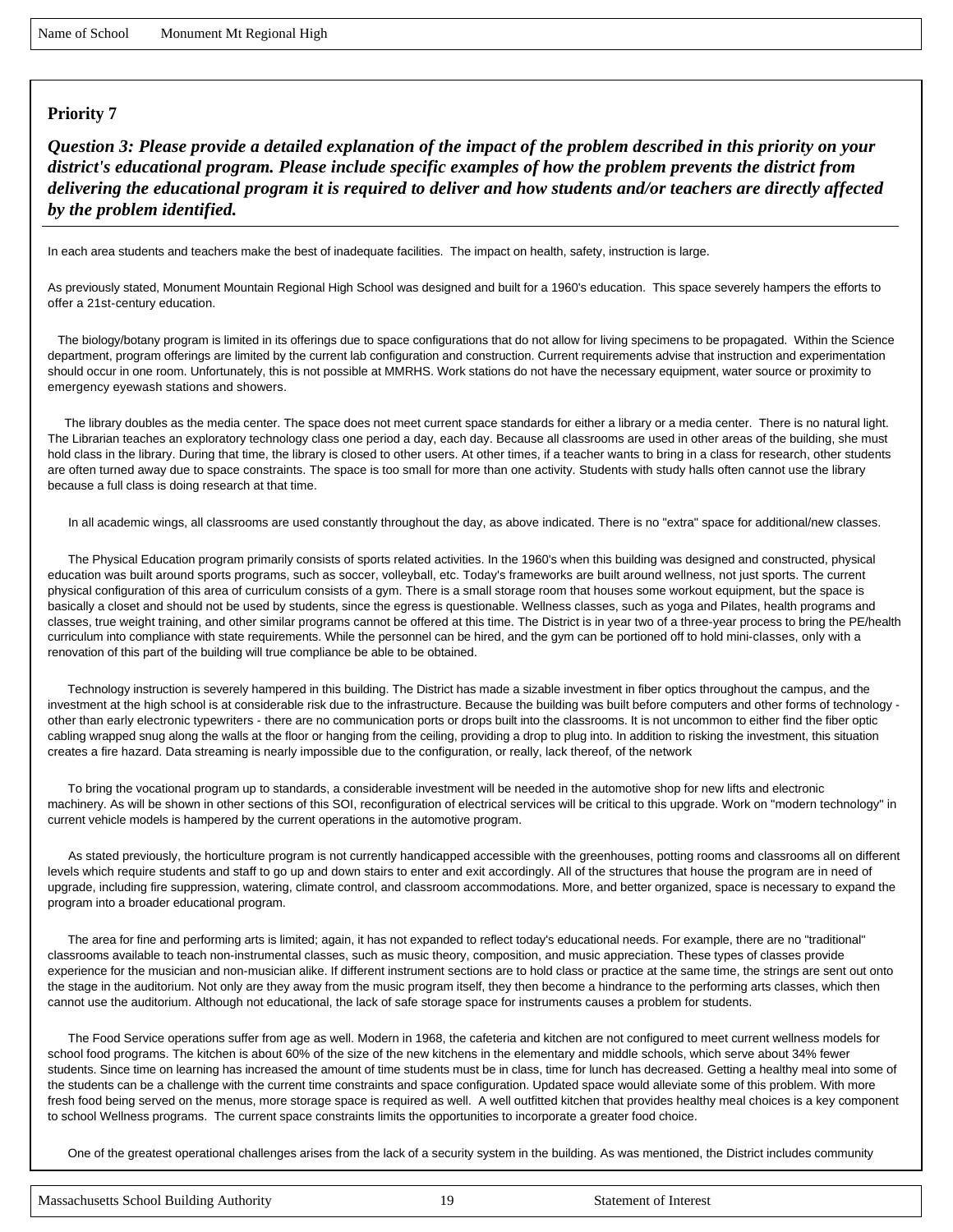involvement in its mission statement. Unfortunately, the community does not have access to the building except to attend school-related functions. At both the elementary and middle schools, the state-of-the-art security system enables section by section security so the gym, community rooms and classrooms can be made available to the public, while ensuring the remainder of the building is secure. This type of system is necessary at the high school. With more than 47 exterior doors, basic security is compromised. Part of the facilities plan for this building is to replace old doors as well as replace unnecessary doors with knee walls and windows.

In summary, while the building has served us well, in every area it is outdated. There are issues with our spaces related to health, safety, and instruction. Our students, staff, and community deserve adequate spaces to grow and flourish.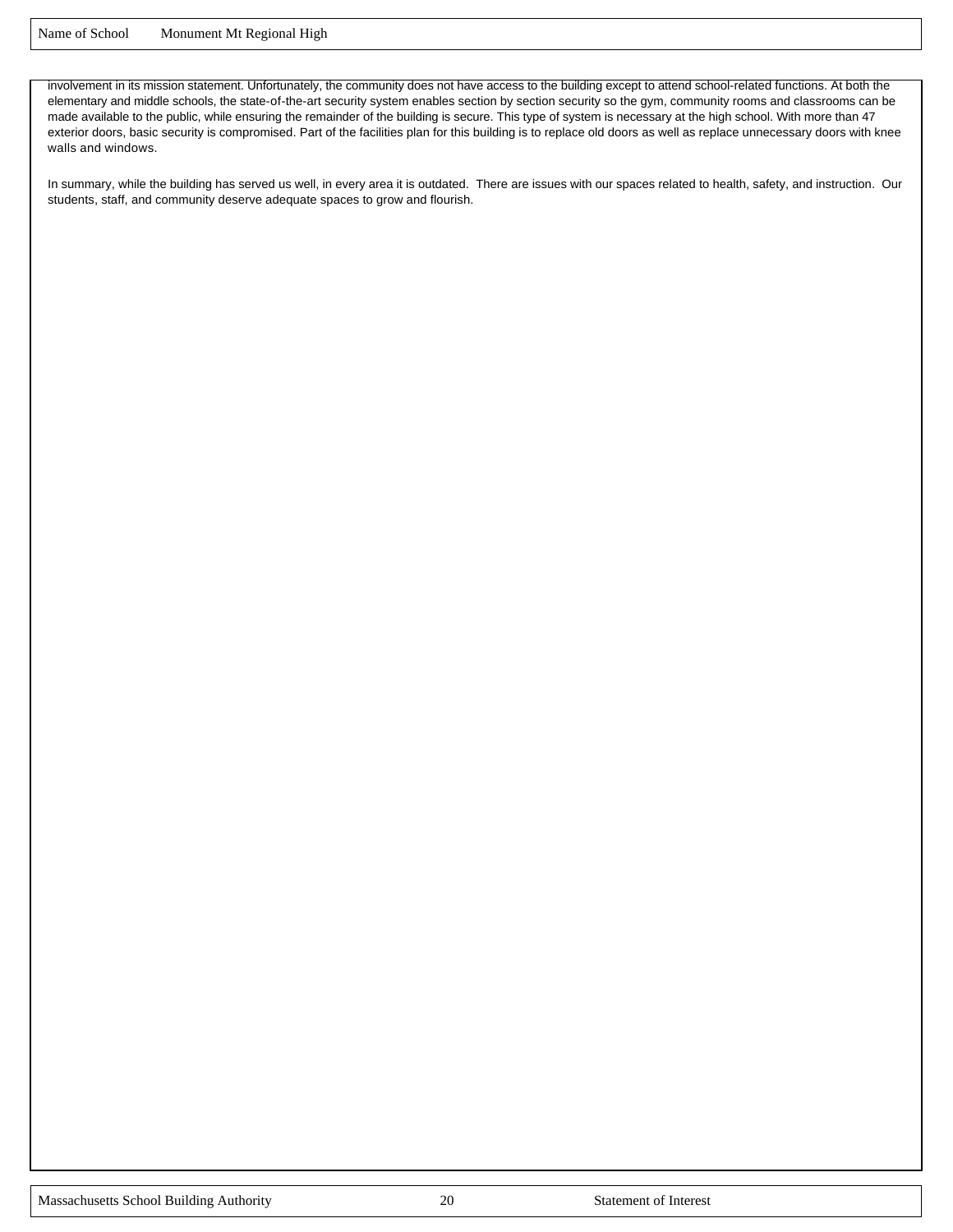## **REQUIRED FORM OF VOTE TO SUBMIT AN SOI**

#### **REQUIRED VOTES**

If the SOI is being submitted by a City or Town, a vote in the following form is required from both the City Council/Board of Aldermen **OR** the Board of Selectmen/equivalent governing body **AND** the School Committee.

If the SOI is being submitted by a regional school district, a vote in the following form is required from the Regional School Committee only. FORM OF VOTE Please use the text below to prepare your City's, Town's or District's required vote(s).

#### **FORM OF VOTE**

Please use the text below to prepare your City's, Town's or District's required vote(s).

| Resolved: Having convened in an open meeting on                                                           | , prior to the closing date, the |  |  |
|-----------------------------------------------------------------------------------------------------------|----------------------------------|--|--|
|                                                                                                           | [City Council/Board of Aldermen, |  |  |
| Board of Selectmen/Equivalent Governing Body/School Committee] $of$                                       | $\left[Clity/Down\right]$ , 11   |  |  |
| accordance with its charter, by-laws, and ordinances, has voted to authorize the Superintendent to submit |                                  |  |  |
| to the Massachusetts School Building Authority the Statement of Interest dated                            |                                  |  |  |
| [Name of School] <b>located at</b>                                                                        |                                  |  |  |
|                                                                                                           | [Address] <b>which</b>           |  |  |

describes and explains the following deficiencies and the priority category(s) for which an application may be submitted to the Massachusetts School Building Authority in the future

\_\_\_\_\_\_\_\_\_\_\_\_\_\_\_\_\_\_\_\_\_\_\_\_\_\_\_\_\_\_\_\_\_\_\_\_\_\_\_\_\_\_\_\_\_\_\_\_\_\_\_\_\_\_\_\_\_\_\_\_\_\_\_\_\_\_\_\_\_\_\_\_\_\_\_\_\_\_\_\_\_\_\_\_\_\_\_ \_\_\_\_\_\_\_\_\_\_\_\_\_\_\_\_\_\_\_\_\_\_\_\_\_\_\_\_\_\_\_\_\_\_\_\_\_\_\_\_\_\_\_\_\_\_\_\_\_\_\_\_\_\_\_\_\_\_\_\_\_\_\_\_\_\_\_\_\_\_\_\_\_\_\_\_\_\_\_\_\_\_\_\_\_\_\_ \_\_\_\_\_\_\_\_\_\_\_\_\_\_\_\_\_\_\_\_\_\_\_\_\_\_\_\_\_\_\_\_\_\_\_\_\_\_\_\_\_\_\_\_\_\_\_\_\_\_\_\_\_\_\_\_\_\_\_\_\_\_\_\_\_\_\_\_\_\_\_\_\_\_\_\_\_\_\_\_\_\_\_\_\_\_\_ \_\_\_\_\_\_\_\_\_\_\_\_\_\_\_\_\_\_\_\_\_\_\_\_\_\_\_\_\_\_\_\_\_\_\_\_\_\_\_\_\_\_\_\_\_\_\_\_\_\_\_\_\_\_\_\_\_\_\_\_\_\_\_\_\_\_\_\_\_\_\_\_\_\_\_\_\_\_\_\_\_\_\_\_\_\_\_ \_\_\_\_\_\_\_\_\_\_\_\_\_\_\_\_\_\_\_\_\_\_\_\_\_\_\_\_\_\_\_\_\_\_\_\_\_\_\_\_\_\_\_\_\_\_\_\_\_\_\_\_\_\_\_\_\_\_\_\_\_\_\_\_\_\_\_\_\_\_\_\_\_\_\_\_\_\_\_\_\_\_\_\_\_\_\_

\_\_\_\_\_\_\_\_\_\_\_\_\_\_\_\_\_\_\_\_\_\_\_\_\_\_\_\_\_\_\_\_\_\_\_\_\_\_\_\_\_\_\_\_\_\_\_\_\_\_\_\_\_\_\_\_; *[Insert a description of the priority(s) checked off* 

*on the Statement of Interest Form and a brief description of the deficiency described therein for each priority];* and hereby further

specifically acknowledges that by submitting this Statement of Interest Form, the Massachusetts School Building Authority in no way guarantees the acceptance or the approval of an application, the awarding of a grant or any other funding commitment from the Massachusetts School Building Authority, or commits the City/Town/Regional School District to filing an application for funding with the Massachusetts School Building Authority.